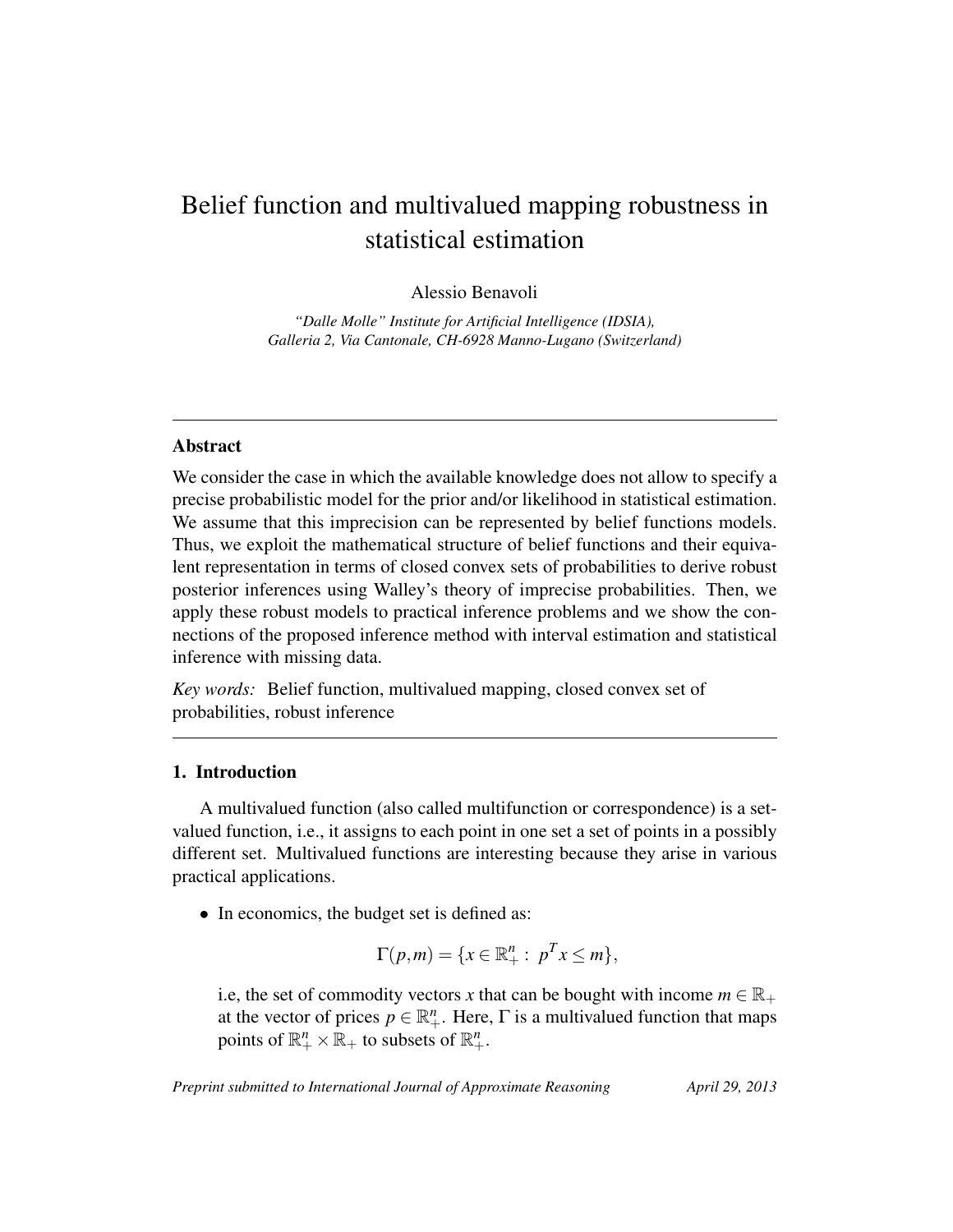• In statistics, a missingness process is defined as:

$$
\Gamma(o) = \{o,?\},\
$$

i.e., the observation  $o \in \mathcal{O}$  is mapped into itself or is missing (?). For instance, in a sequence of dice rolls the process that turned the sequence  $\{2,4,1,5,2,6\}$  into the sequence  $\{2,4,1,5,?,6\}$  is a missing process (the outcome of the fifth roll is missing). It can be regarded as a multivalued function that maps the fifth roll to the set of all possible dice roll outcomes (here denoted by ?).

• In optimal control theory, it may happen that for a given state *x* the optimal control value *u* is not unique, i.e., there exists a set  $\Gamma(x)$  of equivalent optimal controls. The map from the state space to the set of equivalent optimal controls is thus a multivalued function.

Let  $\Gamma$  denote generically a multivalued function from the set  $\mathscr Z$  to subsets of the set  $\mathscr X$ . Assume that  $P_Z$  is a measure that assigns probabilities to the members of a class  $\mathscr F$  of subsets of  $\mathscr L$ . If  $P_Z(A)$  is the probability of  $A \in \mathscr F$  and if  $B \subseteq \Gamma(A)$ , then what is the probability of *B*? While a single valued function (under general conditions) carries  $P_Z$  to a unique probability measure  $P_X$  over subsets of  $\mathscr{X}$ , a multivalued function leads to a set of probability measures on  $\mathscr X$ .

A way to characterize such set of probability measures is to determine lower and upper bounds for the probabilities induced from the multivalued mapping; this has been the approach first proposed by Dempster in [1]. Later, Shafer [2, 3] has called the lower and upper probabilities induced from a multivalued mapping belief (*Bel*) and, respectively, plausibility (*Pl*) functions.

The aim of this paper is to show how belief function models can be used in robust statistics. Hereafter, we use the term robust as in Bayesian robustness analysis, i.e., the robustness of the posterior inferences to the choice of the involved probabilistic models, namely the prior and the likelihood. In case of total or partial lack of information about the probabilistic models, an issue in Bayesian analysis is how to select the prior and the likelihood. Consider for instance the choice of the prior, there are two main avenues that can be followed (for both avenues we will distinguish the cases of total or partial lack of information).

The first assumes that the lack of prior information can be managed satisfactorily by considering a single prior probability. For instance in case of total prior ignorance a common choice is to consider so-called "noninformative priors", i.e.,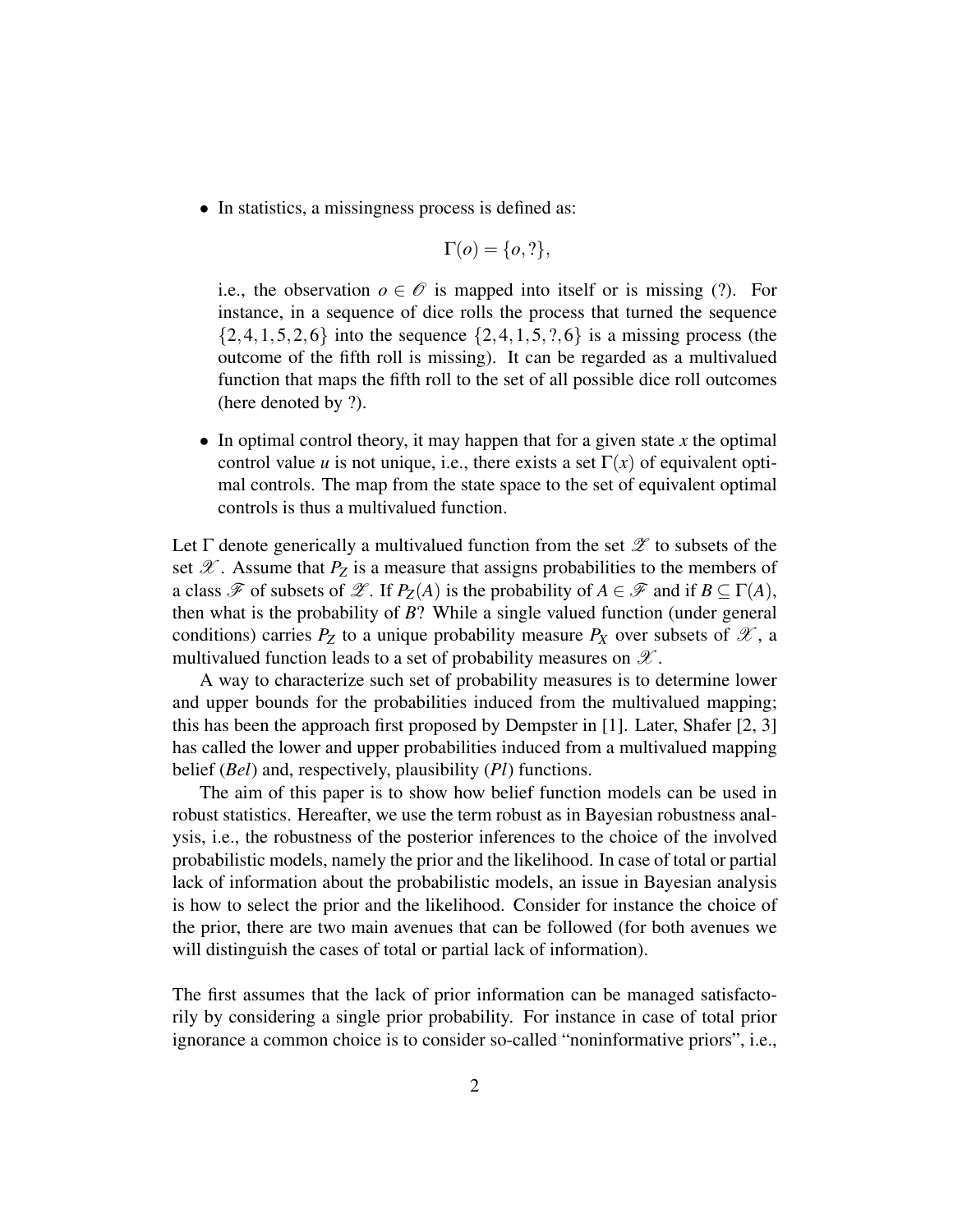Laplace's prior, Jeffreys' prior, or the reference prior of Bernardo (see [4, Sec. 5.6.2] for a review). This view has been questioned on diverse grounds. Noninformative priors are typically improper and may lead to an improper posterior. Moreover, even if the posterior is proper, it can be inconsistent with the likelihood model (i.e., incoherent in the subjective interpretation of probability [5, Ch. 7]). Furthermore, the need of selecting a single probability limits the expressiveness of the probabilistic model. For instance, the most important criticism of noninformative priors is that they are not expressive enough to represent ignorance [5, Ch. 5]. For the case of partial lack of prior information, a common choice is to consider so-called "fat-tail" priors (e.g., the t-Student or the Cauchy distribution) or distributions selected according to some external criterion, e.g., maximum entropy. This approach can also be questioned, since it usually leads to a unimodal distribution while the available prior information may also be compatible with a multimodal distribution. The result is that the inferences may be not robust, in the sense that a point estimate based on a unimodal distribution can be in a region of lower probability if the true distribution is multimodal.

An alternative is to use a set of prior distributions,  $\mathcal M$ , rather than a single distribution, to model prior ignorance about statistical parameters. Each prior distribution in  $M$  is updated by Bayes' rule, producing a set of posterior distributions. In fact there are two distinct approaches of this kind, which have been compared by Walley [5]. The first approach, known as *Bayesian robustness* [6, 7], considers a set of priors which is built around a candidate (ideal) distribution which is compatible with, but does not match completely, the available prior information. The resulting set of priors is in general a *neighbourhood model*, i.e., the set of all distributions that are close (w.r.t. some criterion) to this ideal distribution. Examples of neighbourhood models are:  $\varepsilon$ -contamination models [8, 9]; restricted  $\varepsilon$ -contamination models [10]; intervals of measures [9, 11]; the density ratio class [5, 11], etc. Note that this approach is not suitable in case of total lack of prior information, because in this case there is no ideal prior distribution, since no single prior distribution can adequately model the lack of prior information. Therefore, in this case, also a neighbourhood model can be inadequate.

In case of total lack of prior information, Walley [5] has proposed the use of the so-called "near-ignorance" priors. This approach revises Bayesian robustness by directly emphasizing the upper and lower expectations that are generated by  $\mathcal{M}$ . In choosing a set  $\mathcal M$  to model total prior ignorance, the main aim is to generate lower and upper expectations with the property that  $E(g) = \inf g$  and  $\overline{E}(g) = \sup g$ for a specific class of gambles *g* of interest in the statistical analysis. This means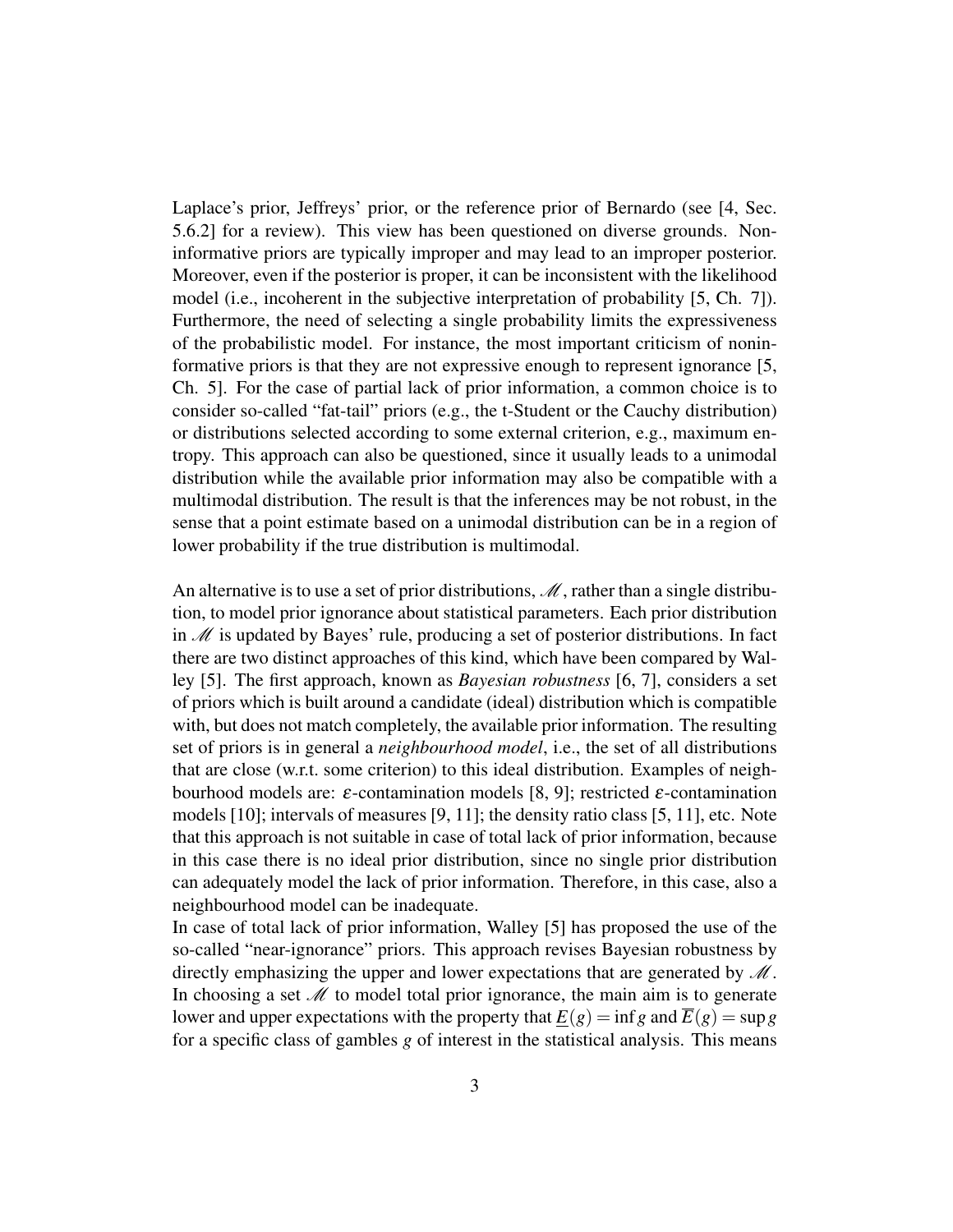that the only information about  $E(g)$  is that it belongs to  $\left[ \inf g, \sup g \right]$ , which is equivalent to state a condition of complete prior ignorance about the value of *g* (this is the reason why we said that a single, however noninformative, prior cannot model prior ignorance). However, such condition of prior ignorance can only be imposed on a subset of the possible functions *g* (for this reason the model is called near-ignorance prior) otherwise it produces vacuous posterior inferences [5, Ch. 5]. Based on this idea, Walley [5, 12] has developed near-ignorance prior models for various statistical models: for inferences with categorical data (i.e., the so-called Imprecise Dirichlet Model); for inferences with real data [12, 13]. Starting from this work, in [14] we have derived near-ignorance prior models for all the members of the regular exponential families, which include the most used probabilistc models in statistical analysis. An issue with near-ignorance prior models is that, in some cases they may produce too uninformative inferences, for example when the observations are not precise [15]. In [16], to overcome this issue in the case of a bounded parameter space, Moral has proposed some alternative models to the Imprecise Dirichlet Model that do not satisfy near-ignorance, but that produce more meaningful inferences in those cases where the ones produced by the Imprecise Dirichlet Model seem to be too weak. Observe that, for inferences with sets of probabilities, an estimate is called robust when either it does not depend on the choice of a particular probability in the set (i.e., we return the set of all point estimates computed by considering any probability in the set) or it is calculated based on a worst-case scenario (i.e., a minimax estimate computed with respect to the most adverse probability in the set).

In this paper, we consider the case in which some partial information about the probabilistic models is available and we assume that this information can be modelled by belief functions. In this respect, the statistical models developed in this paper are close to the neighbourhood models discussed previously and, in some cases, they coincide with these models. For instance, it will be shown that the  $\varepsilon$ -contamination models are indeed belief functions [17, 18].

The use of belief functions for statistical inference has been investigated by several authors, see for instance [17–23]. Most of these approaches consider a belief function model for the likelihood and then use frequentist approaches to derive inferences. In other case, both likelihood and priors are modelled by belief functions and, then, the Dempster-Shafer calculus is used to compute inferences. An issue of these approaches is that when the belief functions and probabilities are given a betting interpretation [5, 24], then these models can incur a sure loss and,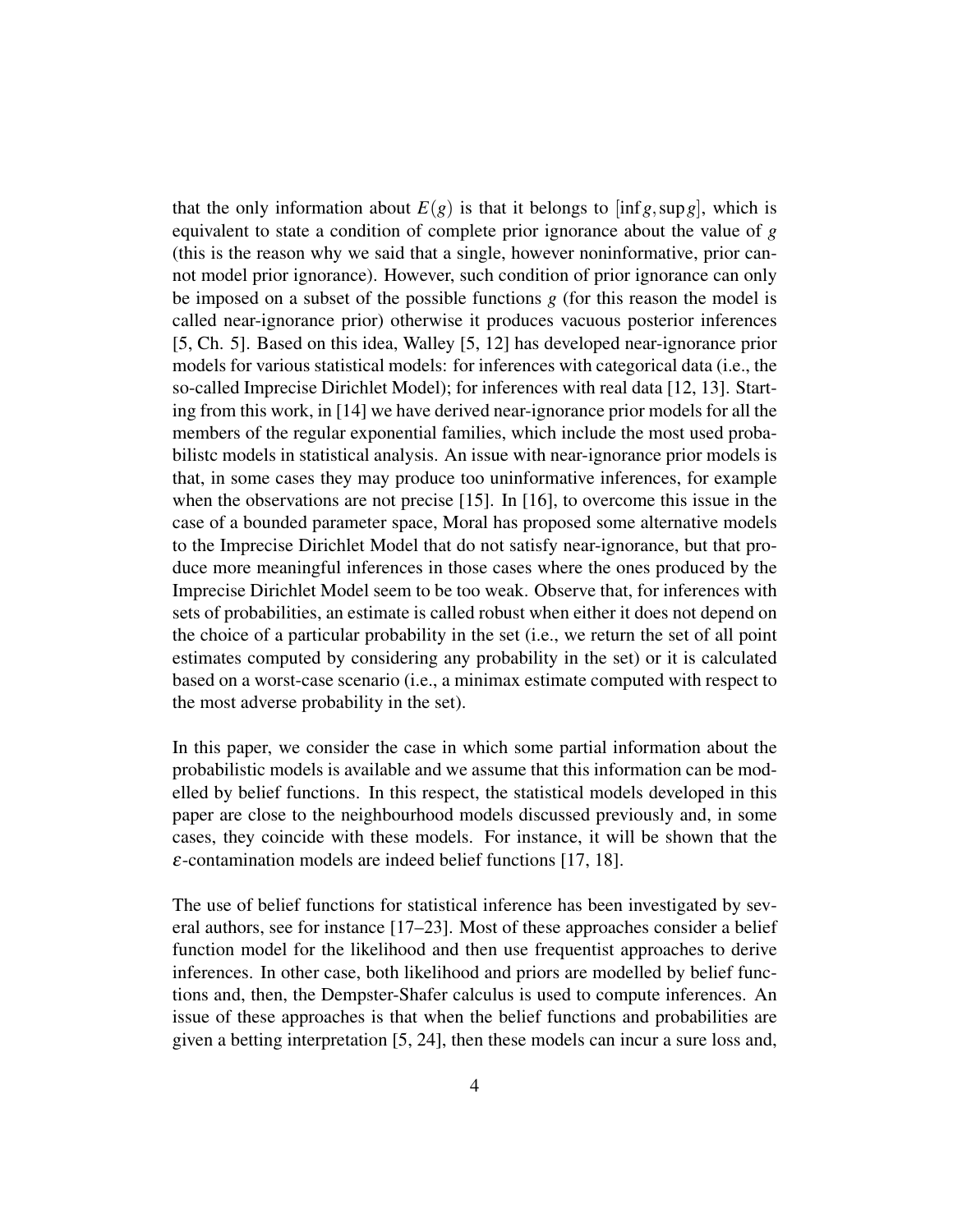thus, be inconsistent under a betting interpretation. This issue can be avoided if we perform the analysis in the Bayesian framework as shown by Walley [5]. In the context of Bayesian analysis, the use of belief functions in robust statistics was first proposed by Wasserman [17, 18] with the aim of building new robust prior models. In this paper, we extend this analysis by considering the case in which also the likelihood model can be modelled by a belief function. To obtain this goal, we will exploit the tools of the theory of Imprecise Probability developed by Walley. In particular, we will employ the multivalued mapping mechanism to build robust belief function models for the likelihood and the prior. Then, we will exploit the interpretation of belief functions as closed convex sets of probabilities:

$$
\mathscr{P}_X = \{ P : Bel(A) \leq P(A) \leq Pl(A), \ \forall A \in \mathscr{F} \},
$$

and apply Walley's theory of imprecise probabilities to these sets to derive inferences. In particular, we will exploit two tools of Walley's theory: (i) marginal extension, (ii) regular extension. Given an unconditional closed<sup>1</sup> convex set of probabilities  $\mathscr{P}_X$  and a conditional one  $\mathscr{P}_{Y|X}$  (i.e., a collection of conditional closed convex sets of probabilities of *Y* for each given value of the conditioning variable *X* in  $\mathcal{X}$ ), marginal extension builds a joint set  $\mathcal{P}_{X,Y}$  which is obtained by applying the law of total probability to all pairs of probabilities in the closed convex sets  $\mathscr{P}_X$  and  $\mathscr{P}_{Y|X}$ . Conversely, given a closed convex set of joint probabilities  $\mathscr{P}_{X,Y}$  and an observation  $Y = \tilde{y}$ , we compute the conditional closed convex set  $\mathscr{P}_{X|\tilde{y}}$  by applying Bayes' rule to all elements of the set  $\mathscr{P}_{X,Y}$ , which assign positive probability to the observation  $\tilde{y}$ . This approach is thus a straightforward generalisation of Bayesian inference to closed convex sets of probabilities.

It should be pointed out that marginal extension does not preserve the  $\infty$ monotonicity of the set of probabilities to be combined (we will seen an example later in the paper). In other words, if the prior  $\mathcal{P}_X$  and the likelihood model  $\mathcal{P}_{Y|X}$ are closed convex sets of probabilities defined by a multivalued mechanism (they are belief functions), the resulting posterior set  $\mathscr{P}_{X|\tilde{y}}$ , that we obtain by applying first marginal extension and then generalised Bayes' rule, may be not a belief function. This means that the lower probability induced by  $\mathscr{P}_{X|\tilde{y}}$ , i.e.,

$$
\underline{P}(A|\tilde{y}) = \inf_{P(\cdot|\tilde{y}) \in \mathscr{P}_{X|\tilde{y}}} P(A|\tilde{y}), \ \ \forall A \in \mathscr{F},
$$

may be not a belief function.

<sup>&</sup>lt;sup>1</sup>In the weak<sup>\*</sup> topology; see [5, Sec. 3.6] for more details.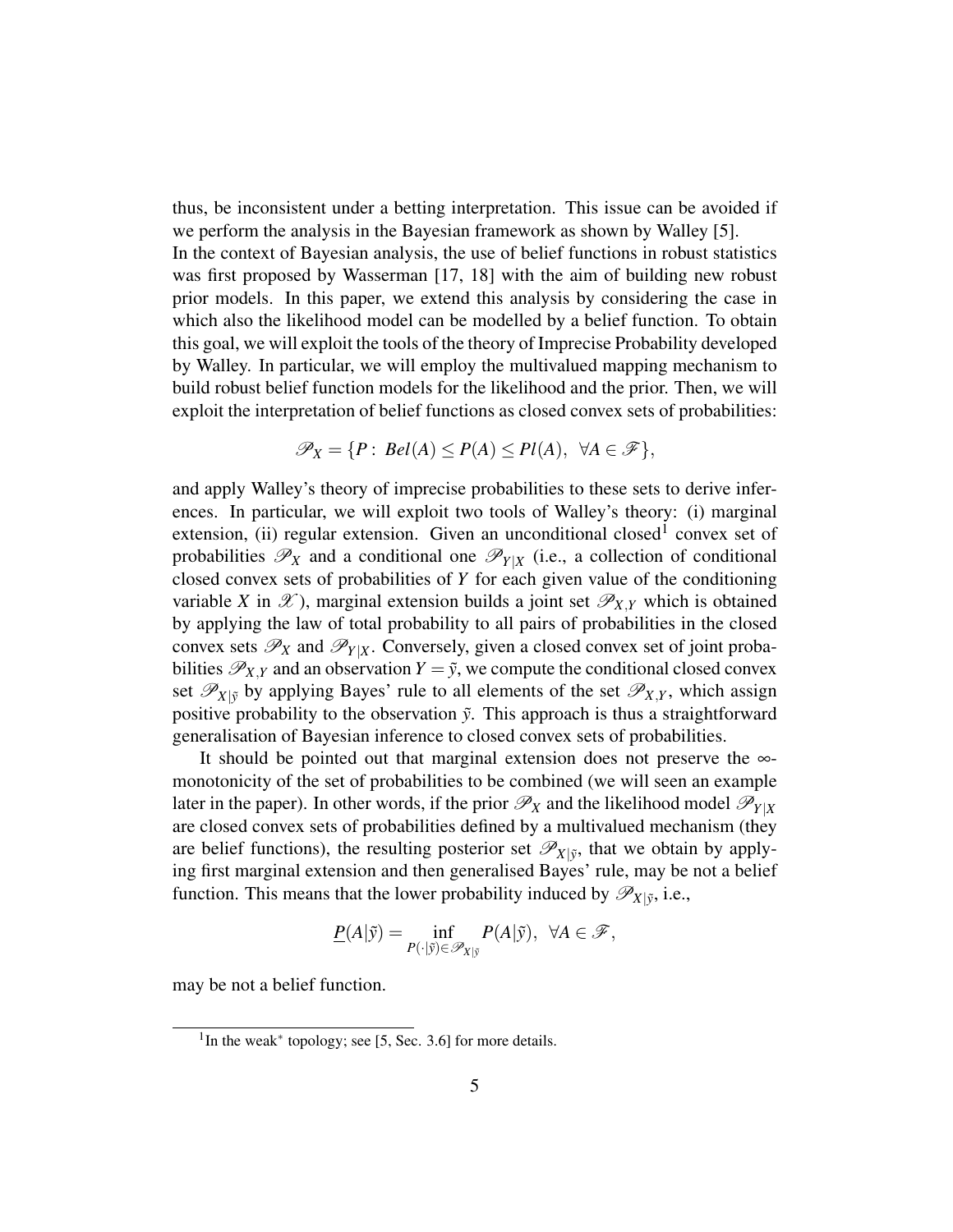We do not see this as a weak point of the proposed inference method. In fact, many of the models used in robust statistics and based on sets of probabilities are not belief functions. For instance the lower probability defined by the following set of Normal densities with bounded mean:

$$
\mathscr{P}_X = \{ N(x;m,1) : m \in [a,b] \},\
$$

is not a belief function (this is shown later in the paper). This is one of the most used robust models in engineering applications. Many other counterexamples can be provided. The advantage of using Walley's theory of imprecise probability is that it can be applied to general closed convex sets of probabilities and, thus, we are not obliged to limit ourself to belief function models.

Although many useful sets of probabilities are not belief functions, the multivalued mapping mechanism is a very useful tool to build robust models. Furthermore, belief functions are advantageous from a computational point of view as it will be explained later. For these reasons, it is worth to investigate the application of belief function models to statistical inference problems; at least for all the cases in which the expressiveness of belief function is enough to model the statistical problem we are considering. The paper is organized as follows. Section 2 revises the interpretation of belief functions in terms of closed convex sets of probabilities and presents some examples. Section 3 includes the main results of the paper for the application of belief functions to statistical inference. Section 4 presents new models for robust inference based on belief functions and shows the connections of the proposed inference method based on belief functions with interval estimation and statistical inference with missing data. Finally Section 5 ends the paper.

## 2. Belief function

In this section we revise some properties of belief functions [17]. Let  $\mathscr X$  be a Polish space (e.g., Euclidean space) with Borel  $\sigma$ -algebra  $\mathscr{B}(\mathscr{X})$  and let  $\mathscr{Z}$ be a convex, compact, metrizable subset of a locally convex topological vector space with Borel  $\sigma$ -algebra  $\mathcal{B}(\mathcal{L})$  [17]. Let  $P_Z$  be a probability measure on  $(\mathscr{Z},\mathscr{B}(\mathscr{Z}))$  and let  $\Gamma$  be a multivalued mapping from  $\mathscr{Z}$  to  $2^{\mathscr{X}}$  (i.e., the power set of  $\mathscr X$ ) such that, by defining  $A^* = \{z \in \mathscr X : \Gamma(z) \cap A \neq \emptyset\}$  for a given  $A \in \mathscr B(\mathscr X)$ , it satisfies that  $A^* \in \mathcal{B}(\mathcal{X})$  for each  $A \in \mathcal{B}(\mathcal{X})$ .<sup>2</sup>

<sup>&</sup>lt;sup>2</sup>This property of  $\Gamma$  is called strong measurability, we point the reader to [25] for more details.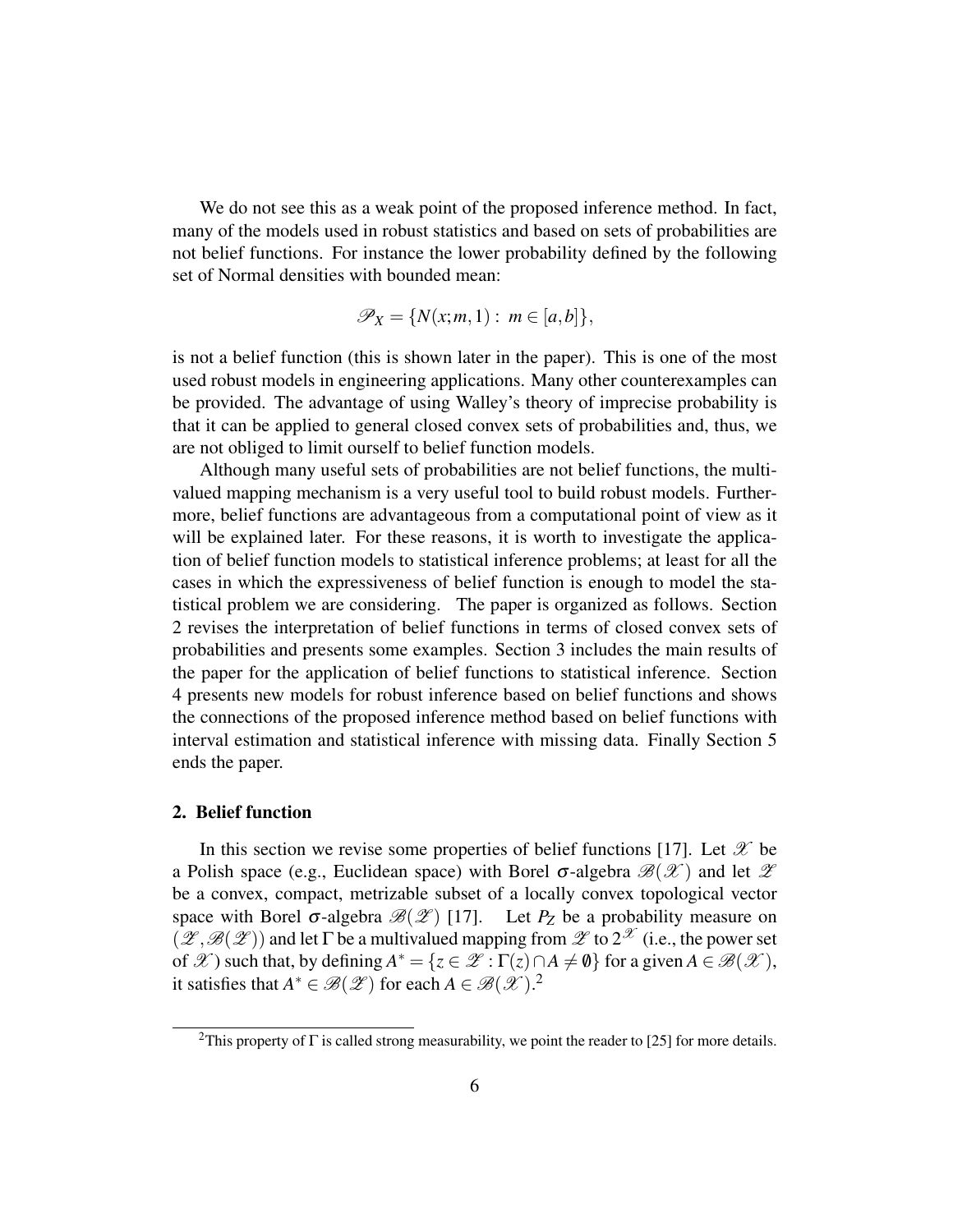For each  $A \subseteq \mathcal{X}$ , define the belief and plausibility function as [1, 17]:

$$
\begin{array}{rcl}\n\underline{P}(A) & = & Bel(A) = & P_Z(\{z \in \mathcal{Z} : \Gamma(z) \subset A\}), \\
\overline{P}(A) & = & Pl(A) = & P_Z(\{z \in \mathcal{Z} : \Gamma(z) \cap A \neq \emptyset\}).\n\end{array} \tag{1}
$$

The fourtuple  $(\mathscr{Z}, \mathscr{B}(\mathscr{Z}), P_{Z}, \Gamma)$  is called a source for *Bel. Bel* and *Pl* are related by  $Bel(A) = 1 - Pl(A<sup>c</sup>)$ , where  $A<sup>c</sup>$  is the complement of *A*. An intuitive explanation [17] of *Bel* and *Pl* is as follows. Draw *z* randomly according to *PZ*. Then *Bel*(*A*) is the probability that the random set  $\Gamma(z)$  is contained in *A* and *Pl*(*A*) is the probability that the random set  $\Gamma(z)$  hits *A* [26]. Here, a simple example [5, Sec. 5.13.3] that explains the construction of belief functions through multivalued mappings.

Example 1. *Suppose that our information on* X *is a report from an unreliable witness that the event*  $B \subset \mathcal{X}$  *has occurred. We might consider two possible explanations: either the witness really observed B, or he observed nothing at all. These hypotheses are represented by*  $z_1$  *and*  $z_2$ *, with multivalued mapping*  $\Gamma(z_1)$  = *B* and  $\Gamma(z_2) = \mathcal{X}$ . If we assess the probability  $P_Z(z_1) = q$  and  $P_Z(z_2) = 1 - q$  with *q* ∈ (0, 1), this corresponds to the belief function Bel(A) = *q* if  $A$  ⊃  $B$  and  $A ≠ X$ ;  $Bel(A) = 1$  *if*  $A = \mathcal{X}$  *and zero otherwise.* 

The multivalued mapping mechanism can be used to define belief functions also in the case the sets  $\mathscr Z$  and  $\mathscr X$  are infinite.

**Example 2.** *Consider the case*  $\mathscr{Z} = \mathbb{R}_+$ ,  $\mathscr{B}(\mathscr{Z})$  *is the Borel*  $\sigma$ -*algebra on*  $\mathbb{R}_+$ *and*  $P_Z(dz) = p_z(z)dz$ *, where*  $p_z$  *is the chi-square density function (w.r.t. the Lebesgue measure on*  $\mathbb{R}_+$ *) with one degree of freedom:* 

$$
p_Z(z) = \frac{z^{-1/2}e^{-z/2}}{2^{1/2}G\left(\frac{1}{2}\right)}, \ z > 0,
$$

*where*  $G(z)$  *is the Gamma function. Furthermore, assume that*  $\mathscr{X} = \mathbb{R}, \mathscr{B}(\mathscr{X})$ *is the Borel*  $\sigma$ -algebra on  $\mathbb R$  *and consider the multivalued mapping*  $\Gamma(z) = \pm x$ ± √  $\overline{z}$ , i.e,  $z$   $=$   $x^2$ . We aim to compute the lower and upper probability of the follow*ing intervals A* =  $(-∞, x]$  *for each*  $x \in \mathcal{X}$ . By definition of cumulative distribution *function (CDF), the lower and upper probability of*  $A = (-\infty, x]$  *correspond to the lower and upper CDF. By exploiting (1) it follows that:*

$$
\underline{P}(A) = \underline{F}(x) = \begin{cases} 0, & x \le 0, \\ \int_0^x p_Z(z) dz, & x > 0, \end{cases} \qquad \overline{P}(A) = \overline{F}(x) = \begin{cases} \int_{x^2}^\infty p_Z(z) dz, & x \le 0, \\ 1, & x > 0. \end{cases}
$$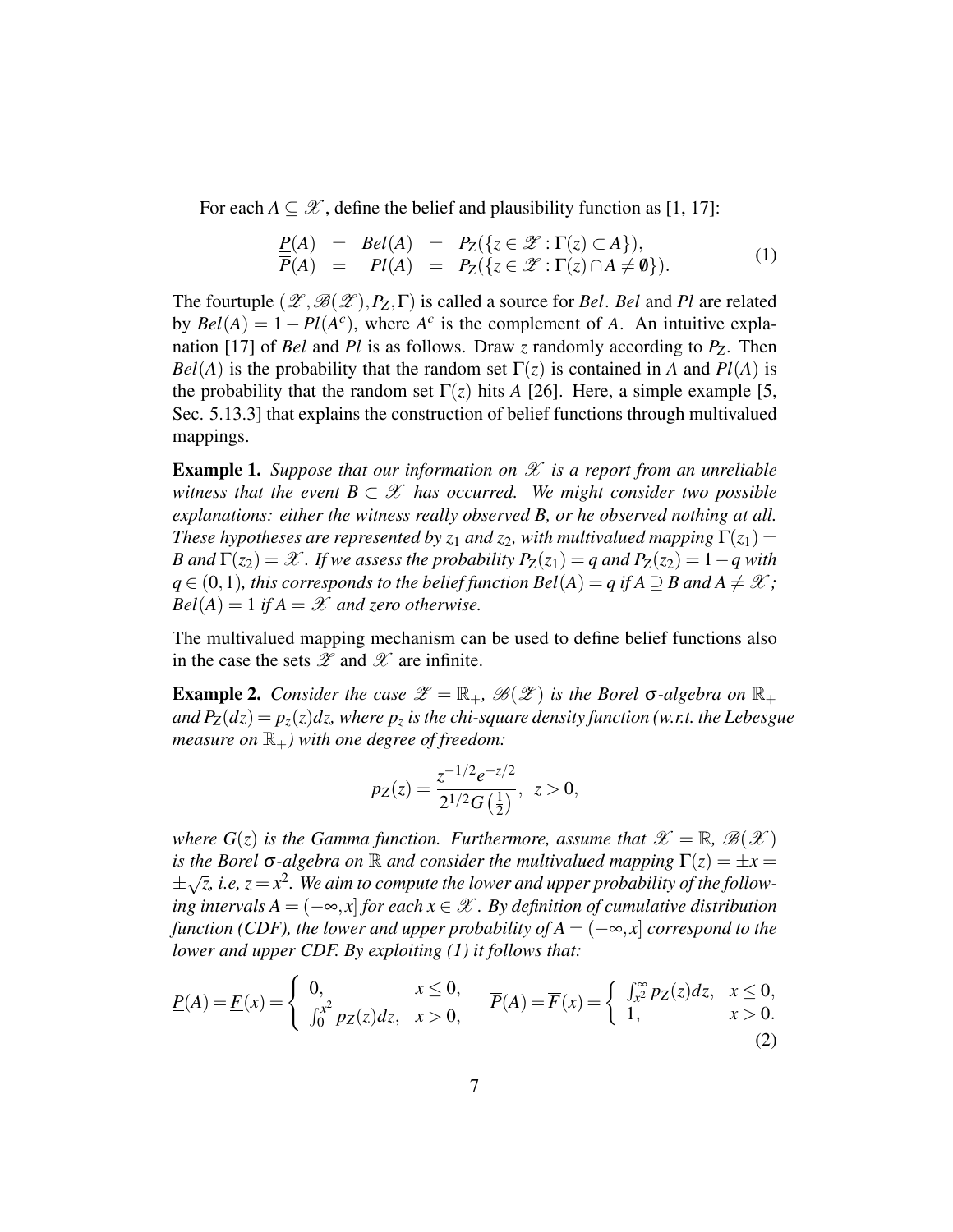

Figure 1: Lower and upper distribution function. The central line is the Normal distribution.

*Figure 1 shows the lower and upper CDF together with the CDF of the standard Normal distribution. It is well known that if X is standard Normal distributed then*  $Z = X<sup>2</sup>$  is chi-square distributed with one degree of freedom. Since the inverse of the relation  $Z = X^2$  is a multivalued function, the converse does not hold. For *instance, if*  $X > 0$  *is chi distributed with one degree of freedom, i.e., it has density* 

$$
p(x) = \frac{2^{\frac{1}{2}}e^{-\frac{x^2}{2}}}{G(\frac{1}{2})},
$$

*then X*<sup>2</sup> *is again chi-square distributed with one degree of freedom. Thus, both Normal and the chi distribution with are mapped into a chi-square distribution* with one degree of freedom from the relation  $Z = X^2$ . Summarizing, if we know that Z is chi-square distributed and that  $X=\pm \sqrt{Z}$ , we can only say that the  $CDF$ *of X is bounded by the lower and upper CDF in Figure 1. The CDF of the chi distribution coincides with the lower CDF. Note that, the area between the lower and upper CDF in Figure 1 may include CDFs whose transformation to*  $Z = X^2$ *is not a chi-square distribution. Thus, if we keep only the set of CDFs bounded by the upper and lower distribution functions, we may lose information, in the sense that there can be intermediate CDFs which do not correspond with this multivalued function. This issue can be avoided by working directly with the set of probabilities induced by the multivalued mapping from the probability measure Pz .*

**Example 3.** Assume  $\mathcal{X} = \mathcal{Z} = \mathbb{R}$ , we discuss another model (see [17] for the *derivations) generated by a multivalued map. Assume that*

$$
p_Z(x) = (1 - \varepsilon) \pi'_Z(x) + \varepsilon \delta_{\{z_0\}}(x),
$$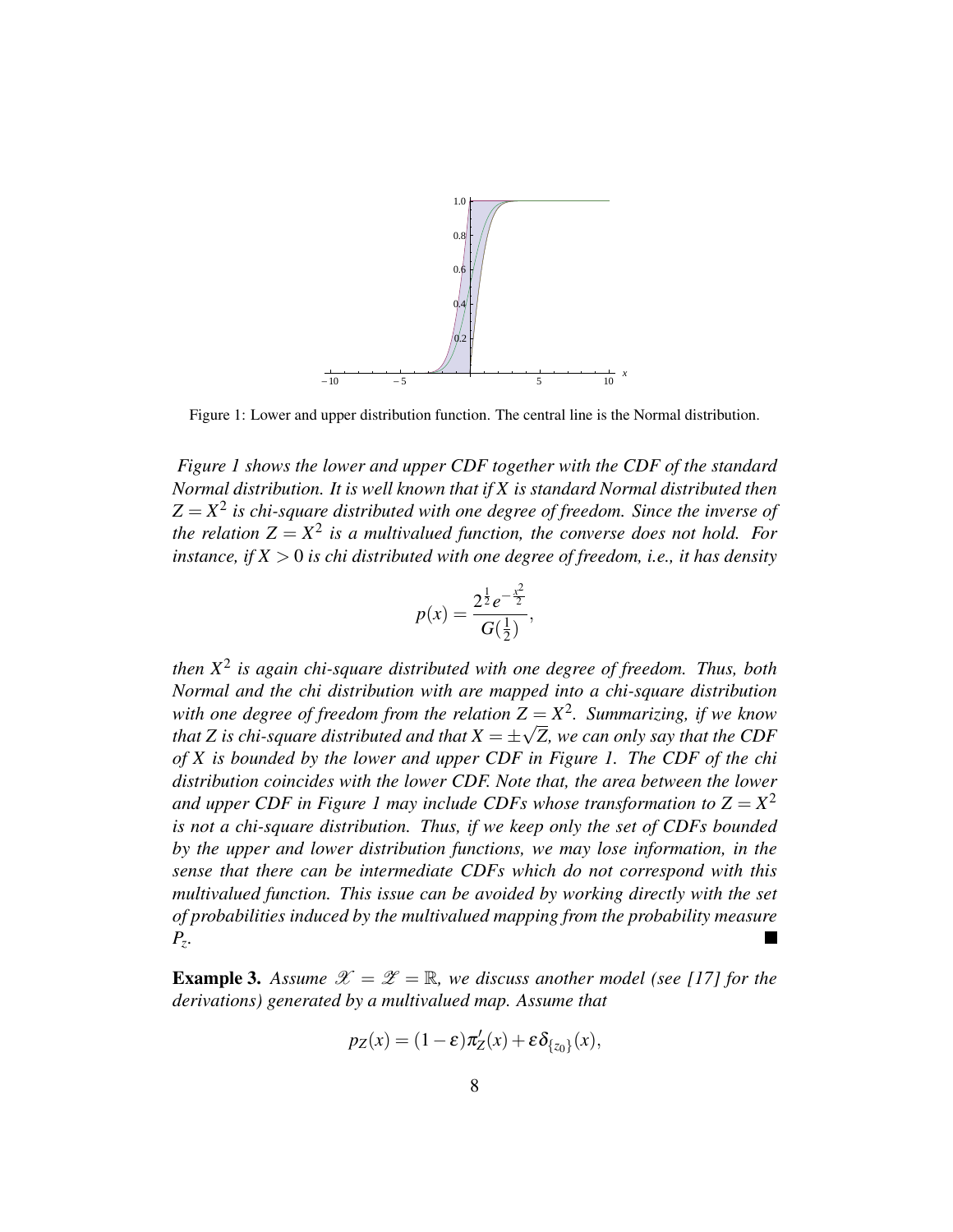where  $\delta_{\{z_0\}}$  is a Dirac's delta on  $z_0$  and  $\pi'$  is a probability density function (PDF) *such that*  $\pi'_Z(z_0) = 0$  *and*  $\pi'_Z = \pi_Z$  *if*  $x \neq z_0$ *. Consider then the multivalued map*  $\Gamma(x) = x$  if  $x \neq z_0$  and  $\Gamma(x) = \mathbb{R}$  if  $x = z_0$ *. From (1) it follows that:* 

$$
\underline{P}(A) = (1 - \varepsilon) \int_A \pi'_Z(x) dx, \ \ \overline{P}(A) = (1 - \varepsilon) \int_A \pi'_Z(x) dx + \varepsilon.
$$

*This is the so called* ε*-contamination model [8] or linear-vacuous model [5, Sec. 2.9.2]. When*  $\varepsilon = 1$ , *it reduces to a vacuous model*  $P(A) = 0$  *and*  $\overline{P}(A) = 1$  *for all*  $A \neq \mathscr{X}$  and  $\underline{P}(\mathscr{X}) = \overline{P}(\mathscr{X}) = 1$ .

This lack of knowledge expressed via a belief function can equivalently<sup>3</sup> be represented through a set of probability measures, i.e., the set of all probabilities on *X* that are compatible with the bounds *Bel* and *Pl* [1]:

$$
\mathscr{P}_X = \{ P_X : \text{Bel}(A) \le P_X(A) \le P I(A) \text{ for any } A \subseteq \mathscr{X} \}. \tag{3}
$$

**Example 4.** *Consider the Example 1 with*  $\mathcal{X} = \{x_1, x_2, x_3\}$  *and*  $B = \{x_1, x_2\}$ *. The set of probability measures induced by the belief function is the following closed convex set:*

$$
\mathscr{P}_X = \left\{ p: \ p = \sum_{i=1}^4 \alpha_i p_i, \ \alpha_i > 0, \ \sum_{i=1}^4 \alpha_i = 1 \right\},\tag{4}
$$

*where p, p<sub>i</sub> denote probability mass functions in*  $\mathscr{P}_X$  *and*  $p_1(x_1) = 1$ *,*  $p_1(x_2) = 0$ *,*  $p_1(x_3) = 0$  *and*  $p_2(x_1) = 0$ *,*  $p_2(x_2) = 1$ *,*  $p_2(x_3) = 0$  *and*  $p_3(x_1) = q$ *,*  $p_3(x_2) = 0$ *,*  $p_3(x_3) = 1 - q$  and  $p_4(x_1) = 0$ ,  $p_4(x_2) = q$ ,  $p_4(x_3) = 1 - q$ . In other words,  $\mathcal{P}_x$  is *the convex hull of the set of extreme probabilities:*

$$
Ext(\mathscr{P}_X)=\{p_1,\ldots,p_4\}.
$$

*Here p*<sup>1</sup> *considers the case in which all the mass is assigned to x*1*, which belongs to both B and X (similar*  $p_2$  *for*  $x_2$ *).*  $p_3$  *and*  $p_4$  *consider the case in which the mass* 1−*Bel*(*B*) *is assigned to x*3*, while the mass Bel*(*B*) *is assigned respectively to x*<sup>1</sup> *or x*2*. It can easily be verified that the belief function (and the plausibility function) in Example 1 satisfy:*

$$
Bel(A) = \underline{P}(A) = \min_{p \in \mathscr{P}_X} \sum_{x_i \in A} p(x_i), \ \ Pl(A) = \overline{P}(A) = \max_{p \in \mathscr{P}} \sum_{x_i \in A} p(x_i).
$$

<sup>&</sup>lt;sup>3</sup>Conditions for the equivalence between the class of the distributions induced by a random set and the lower (or upper) probability it induces are discussed [25]. In this paper we focus the attention to cases for which this equivalence holds. We point the reader to [25] for more details.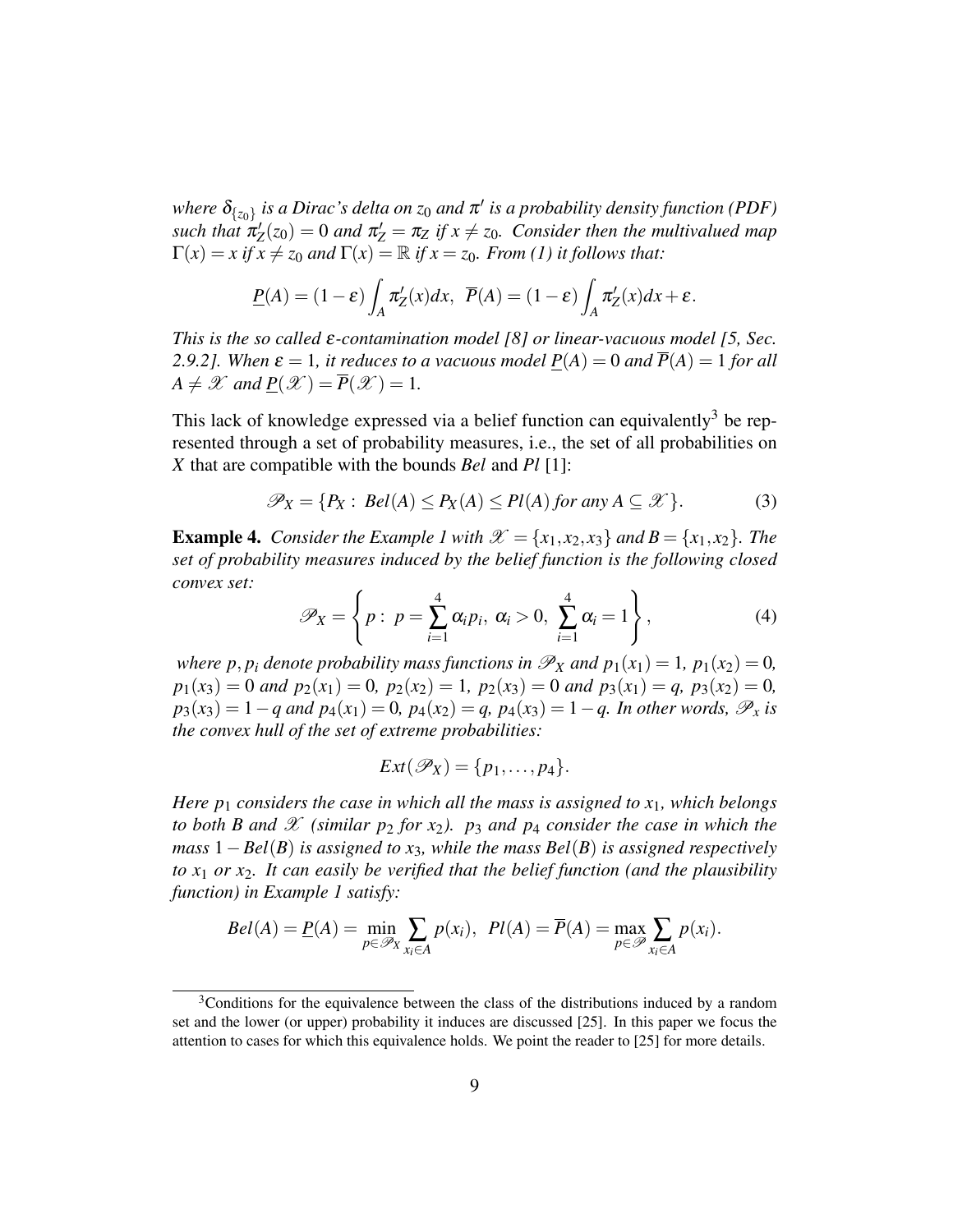*For this reason, Bel (Pl) is also called lower (upper) probability, since it is the lower (upper) envelope of a set of probability measures. Observe that the minimum/maximum are always attained by the extremes p*1,..., *p*4*; this follows from the fundamental theorem of linear programming.*

Example 5. *Consider Example 3, in this case the set of extreme probabilities is*

$$
Ext(\mathscr{P}_X) = \left\{ p = (1 - \varepsilon) \pi'_Z + \varepsilon \delta_{\{x_d\}} : x_d \in \mathbb{R} \right\},\tag{5}
$$

*that is the extreme probabilities are convex combinations of the density*  $\pi_{Z}'$  *with all the possible Dirac's delta in* R*. Given any real valued function g, the lower and upper expectations of g are obtained by these extreme probabilities.*

Thus, associated to each belief function, there is a closed convex set of probability measures of which a belief function is a lower bound but, on the other hand, the lower bound *P* of a closed convex set of probability measures is not necessarily a belief function, see for instance [5]. Assuming that  $P(\emptyset) = 0$ ,  $P(\mathcal{X}) = 1$ and  $P(X) > 0$  for all  $X \in \mathcal{X}$  then, to be a belief function, the lower bound P of a closed convex set of probability measures has to satisfy the property of ∞ monotonicity [2, Theorem 2.1], i.e., for every positive integer  $n \geq 2$  and every collection  $\mathscr{X}_1,\ldots,\mathscr{X}_n$  of elements of  $\mathscr{B}(\mathscr{X})$ ,

$$
\underline{P}(\mathscr{X}_1 \cup \mathscr{X}_2 \cup \cdots \cup \mathscr{X}_n) \geq \sum_i \underline{P}(\mathscr{X}_i) - \sum_{i < j} \underline{P}(\mathscr{X}_i \cap \mathscr{X}_j) + \cdots
$$
\n
$$
+ (-1)^{n+1} \underline{P}(\mathscr{X}_1 \cap \cdots \cap \mathscr{X}_n). \tag{6}
$$

There are many closed convex sets of probabilities that are used in practice in statistical inference that are not belief functions, see next Examples 6 and 7. By restricting closed convex sets of probabilities to be belief functions one looses in generality but can gain in tractability.<sup>4</sup> In fact, because of the ∞-monotonicity property, belief functions satisfy several nice properties. We discuss one of the most useful properties in the next section. Besides tractability, belief functions are also an useful source of closed convex set of probabilities. This is mainly because of the multivalued mapping mechanism that can be used to define belief functions.

<sup>&</sup>lt;sup>4</sup>This is not always the case as shown by the simple counterexamples 6 and 7. Inferences from both these models are relatively easy to derive.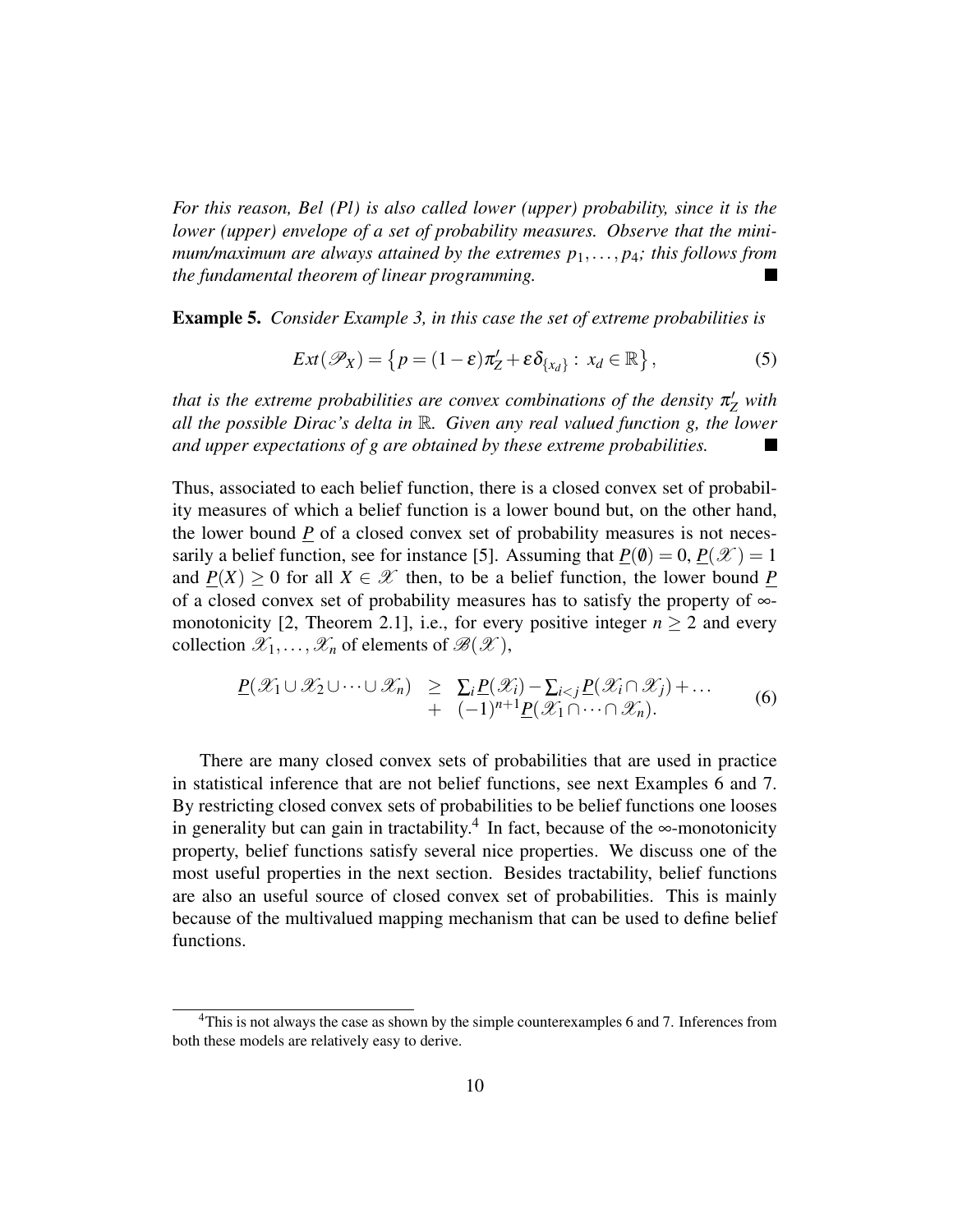**Example 6.** *Consider a Normal distribution N(x;m,1) with*  $x \in \mathbb{R}$ *, mean m and variance* 1*. Assume that we do not know m but we know that it belongs to*  $[-1,1]$ *. Our uncertainty can be modelled by the following set of probability density functions:*

$$
\mathscr{P}_X = \{ N(x; m, 1) : m \in [-1, 1] \},
$$

*i.e., the set of all Normal densities with mean varying in* [−1,1]*. Consider then the events*  $\mathscr{X}_1 = [-1, -0.9] \cup [0.9, 1]$  *and*  $\mathscr{X}_2 = [-0.6, -0.5] \cup [0.9, 1]$ *, one has that*

$$
\underline{P}(\mathcal{X}_1) = \inf_{m \in [-1,1]} \int_{\mathcal{X}_1} N(x; m, 1) dx = 0.0456,
$$

*and the minimum is obtained for m* =  $-1$  *or m* = 1*. Similarly, one has that:* 

$$
\underline{P}(\mathcal{X}_2) = 0.0420, \text{ for } m = -1,
$$
  

$$
\underline{P}(\mathcal{X}_1 \cap \mathcal{X}_2) = 0.0060, \text{ for } m = -1,
$$
  

$$
\underline{P}(\mathcal{X}_1 \cup \mathcal{X}_2) = 0.0578, \text{ for } m = 1.
$$

*Thus, it results that*

$$
0.0578 = \underline{P}(\mathscr{X}_1 \cup \mathscr{X}_2) < \underline{P}(\mathscr{X}_1) + \underline{P}(\mathscr{X}_2) - \underline{P}(\mathscr{X}_1 \cap \mathscr{X}_2) = 0.0818,
$$

*which violates (6) for n* = 2*. We thus conclude that the lower probability defined by the set of densities*  $\mathscr{P}_X$  *is not a belief function (it is not*  $\infty$ *-monotone).* ш

Example 7. *This example has been adapted from [5, Sec. 5.13.4]. Consider a multivariate Normal distribution*  $N(x; m, \Sigma)$  *with*  $x = [x_1, x_2]^T \in \mathbb{R}^2$ , *mean*  $m =$ [0,0] *<sup>T</sup> and covariance matrix*

$$
\Sigma = \left[ \begin{array}{cc} 1 & \rho \\ \rho & 1 \end{array} \right],
$$

*where the correlation coefficient* ρ *is completely unknown. Thus, we only know that it satisfies*  $\rho \in (-1,1)$ .<sup>5</sup> *Our uncertainty can be modelled by the following set of probability density functions:*

$$
\mathscr{P}_X = \{ N(x; m, \Sigma) : \rho \in (-1,1) \}.
$$

<sup>&</sup>lt;sup>5</sup> We have considered an open interval  $\rho \in (-1,1)$  to avoid degenerate situations in which the covariance matrix  $\Sigma$  has zero determinant, i.e., the cases  $\rho = \pm 1$ .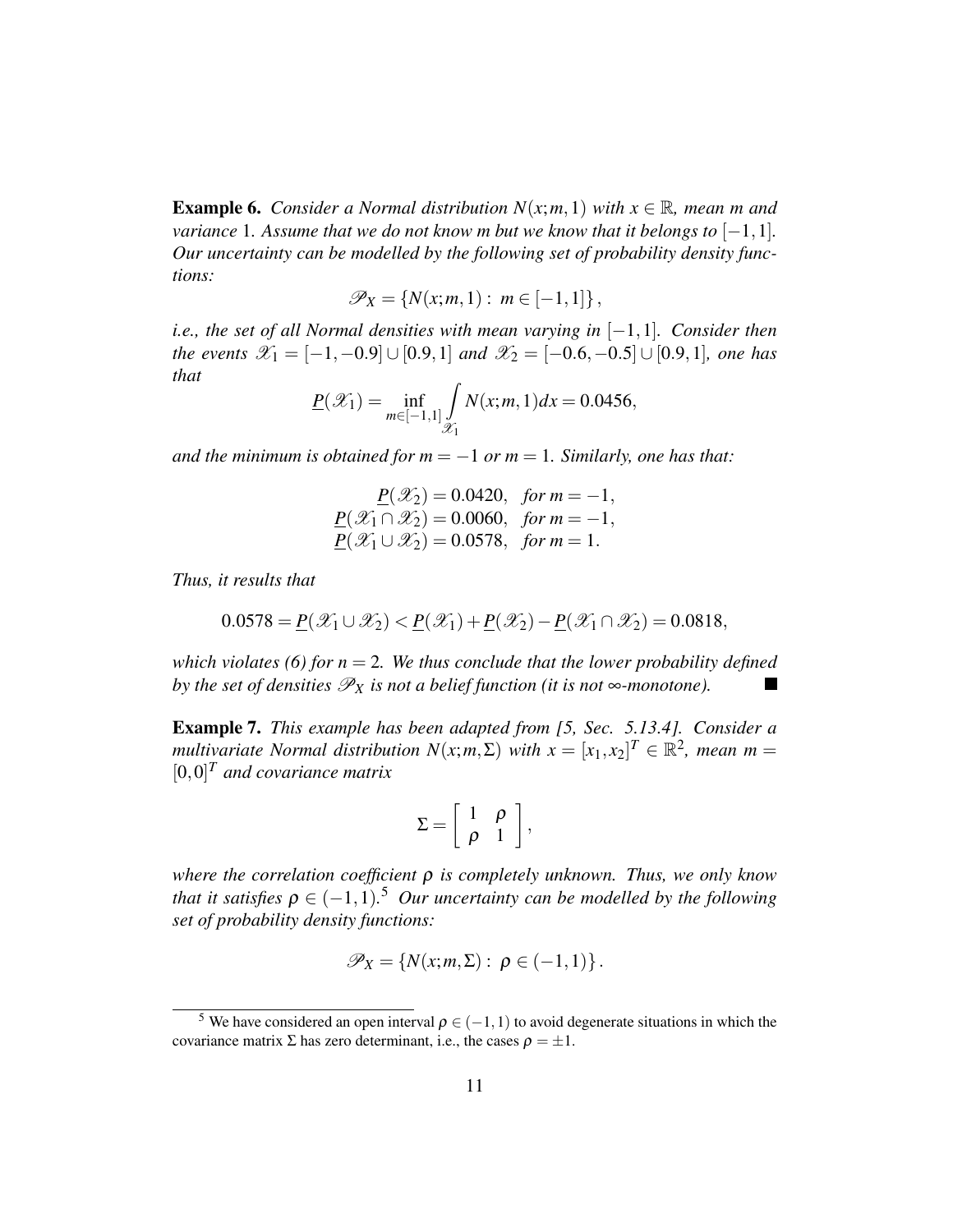*Consider then the events*  $\mathcal{X}_1 = \{x : x_1 \leq 0\}$  *and*  $\mathcal{X}_2 = \{x : x_2 \leq 0\}$ *, one has that* 

$$
\underline{P}(\mathscr{X}_1) = \overline{P}(\mathscr{X}_1) = 0.5, \text{ for any } \rho,
$$
  
\n
$$
\underline{P}(\mathscr{X}_2) = \overline{P}(\mathscr{X}_2) = 0.5, \text{ for any } \rho,
$$
  
\n
$$
\underline{P}(\mathscr{X}_1 \cap \mathscr{X}_2) = 0, \text{ for } \rho \to -1,
$$
  
\n
$$
\overline{P}(\mathscr{X}_1 \cap \mathscr{X}_2) = 0.5, \text{ for } \rho \to 1.
$$

*By exploiting the inequality [5, Property 2.7.4(h)]:*

$$
\underline{P}(\mathscr{X}_1 \cup \mathscr{X}_2) \leq \overline{P}(\mathscr{X}_1) + \overline{P}(\mathscr{X}_2) - \overline{P}(\mathscr{X}_1 \cap \mathscr{X}_2),
$$

*it follows that*  $P(\mathcal{X}_1 \cup \mathcal{X}_2) \leq 0.5$ *. Then, since* 

$$
\underline{P}(\mathscr{X}_1)+\underline{P}(\mathscr{X}_2)-\underline{P}(\mathscr{X}_1\cap\mathscr{X}_2)=1,
$$

*one gets*

$$
\underline{P}(\mathscr{X}_1 \cup \mathscr{X}_2) < \underline{P}(\mathscr{X}_1) + \underline{P}(\mathscr{X}_2) - \underline{P}(\mathscr{X}_1 \cap \mathscr{X}_2),
$$

*which violates (6). We thus conclude that the lower probability defined by the set of densities*  $\mathscr{P}_X$  *is not a belief function.* 

#### *2.1. Upper and lower expectation*

The previous section has discussed several belief functions generated through multivalued mappings. We have also seen that a belief function can equivalently be interpreted as a lower probability model defined on the subsets of  $\mathscr X$  and, thus, as a lower expectation model defined on the indicator functions over the subsets of  $\mathscr{X}$ , i.e.,  $\underline{E}(I_{\{A\}}) = \underline{P}(A)$ . Assume that we know the functional  $\underline{P}(A) = \underline{E}(I_{\{A\}})$  for any subset  $\overrightarrow{A}$  of  $\mathscr X$  how can we extend this lower probability model to compute  $E(g)$  for any bounded real-valued function of interest  $g$ .<sup>6</sup> The lower and upper expectations can be obtained as follows:

$$
\underline{E}_X(g) = \inf_{P_X \in \mathcal{P}_X} \int g(x) P_X(dx), \ \ \overline{E}_X(g) = \sup_{P_X \in \mathcal{P}_X} \int g(x) P_X(dx). \tag{7}
$$

Thus, the interpretation of belief functions as closed convex sets of probability measures allows to compute lower and upper expectations for any bounded

 ${}^{6}$ For unbounded functions, we can define the lower (equivalently upper) expectation as the limit of a bounded restriction of *g* as the restriction vanishes. For instance, for  $g = X$  with  $X \in \mathbb{R}$ , we can consider the limit for  $a \to \infty$  of the lower expectation of  $gI_{[-a,a]}$ . We point the reader to [27] for a more rigorous definition and for issues concerning the choice of the restriction.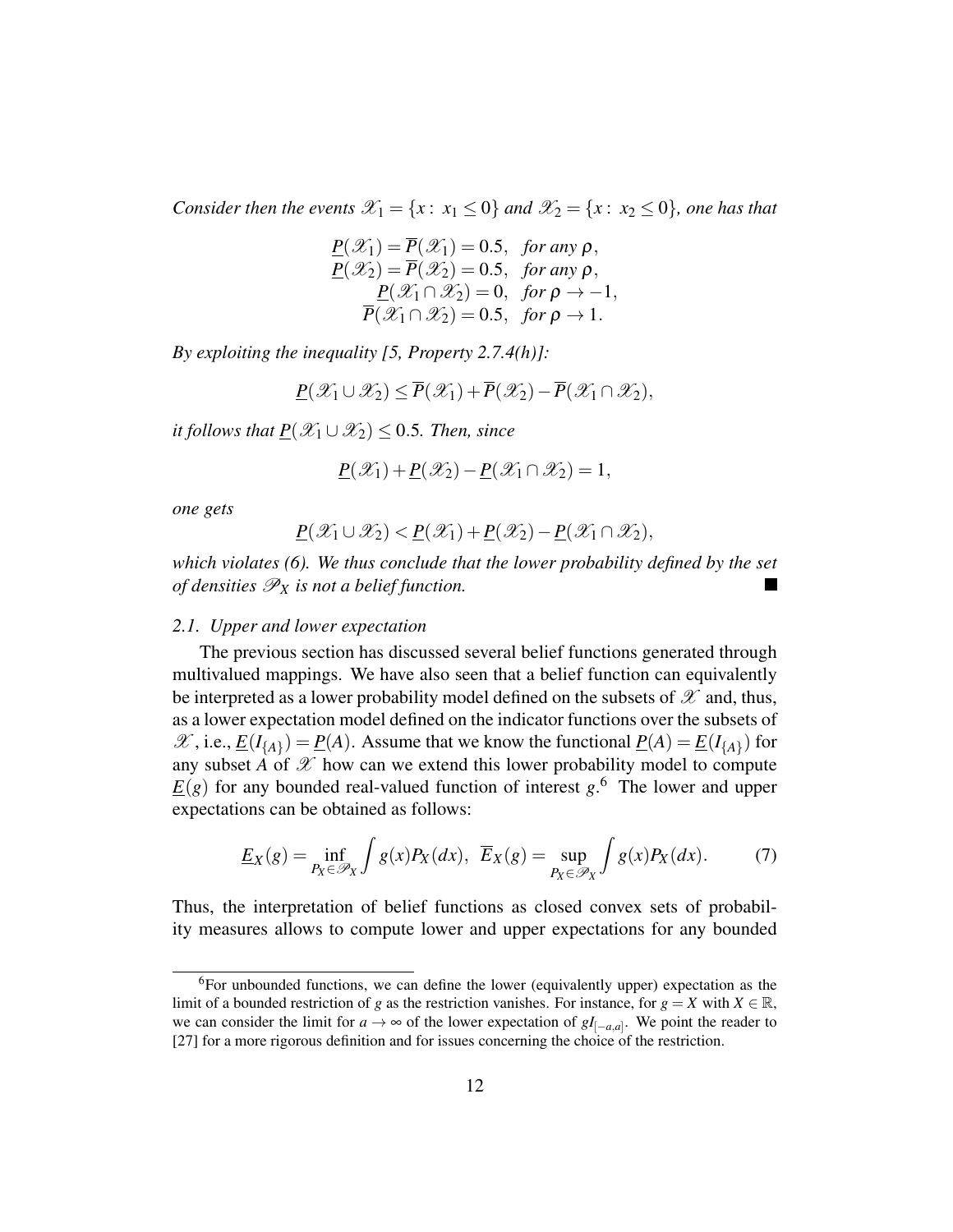real valued function. Since belief functions are multivalued mapping, it has been proved in [17] that (7) is equal to:

$$
\underline{E}_X(g) = \int g_*(z) P_Z(dx), \ \overline{E}_X(g) = \int g^*(z) P_Z(dz), \tag{8}
$$

where  $g_*(z) = \inf_{x \in \Gamma(z)} g(x)$  and  $g^*(z) = \sup_{x \in \Gamma(z)} g(x)$ . This fact has important implications for computation because it reduces the problem of calculating extrema over the set of probability measures  $\mathscr{P}_X$  to that of finding extrema of *g* over subsets of  $X$  followed by a single integral over  $Z$ .

Example 8. *Consider for instance the* ε*-contamination model discussed in the previous section, then*

$$
\underline{E}_X(g) = \int g_*(z) P_Z(dz) = \int dz \left[ (1 - \varepsilon) \pi'_Z(z) + \varepsilon \delta_{\{z_0\}}(z) \right] \inf_{x \in \Gamma(z)} g(x),
$$
  
\n
$$
= \int_{\mathscr{Z} - \{z_0\}} (1 - \varepsilon) \pi'_Z(z) g(z) dz + \varepsilon \inf_{x \in \mathbb{R}} g(x)
$$
(9)  
\n
$$
= \int (1 - \varepsilon) \pi_Z(z) g(z) dz + \varepsilon \inf_{x \in \mathbb{R}} g(x).
$$

 $\blacksquare$ 

#### *2.2. Conditional models*

In the previous sections, we have discussed unconditional models generated from a probability space through a multivalued mapping. We can easily extend the previous results to conditional models. Let  $P_Z(\cdot|z_o)$  be a conditional probability measure on  $(\mathscr{L}, \mathscr{B}(\mathscr{L}))$  for each value  $z_o \in \mathscr{L}_o$  and let  $\{\Gamma(\cdot|z_o): z_o \in \mathscr{L}_o\}$  be a set of multivalued maps parametrized by  $z<sub>o</sub>$  and taking points in  $\mathscr Z$  to nonempty, closed subsets of  $\mathscr X$ . For each  $A \subseteq \mathscr X$ , define the conditional belief and plausibility function as:

$$
\frac{P(A|z_o)}{P(A|z_o)} = Bel(A|z_o) = P_Z(\{z_i \in \mathcal{Z} : \Gamma(z_i|z_o) \subset A\}|z_o),
$$
  
\n
$$
\overline{P}(A|z_o) = PI(A|z_o) = P_Z(\{z_i \in \mathcal{Z} : \Gamma(z_i|z_o) \cap A \neq \emptyset\}|z_o),
$$
\n(10)

for each value  $z_0 \in \mathscr{Z}_0$ . Hence, equation (8) becomes:

$$
\underline{E}(g|z_o) = \int g_*(z) P_Z(dx|z_o), \ \overline{E}(g|z_o) = \int g^*(z) P_Z(dz|z_o), \tag{11}
$$

where  $g_*(z) = \inf_{x \in \Gamma(z|z_0)} g(x)$  and  $g^*(z) = \sup_{x \in \Gamma(z|z_0)} g(x)$ .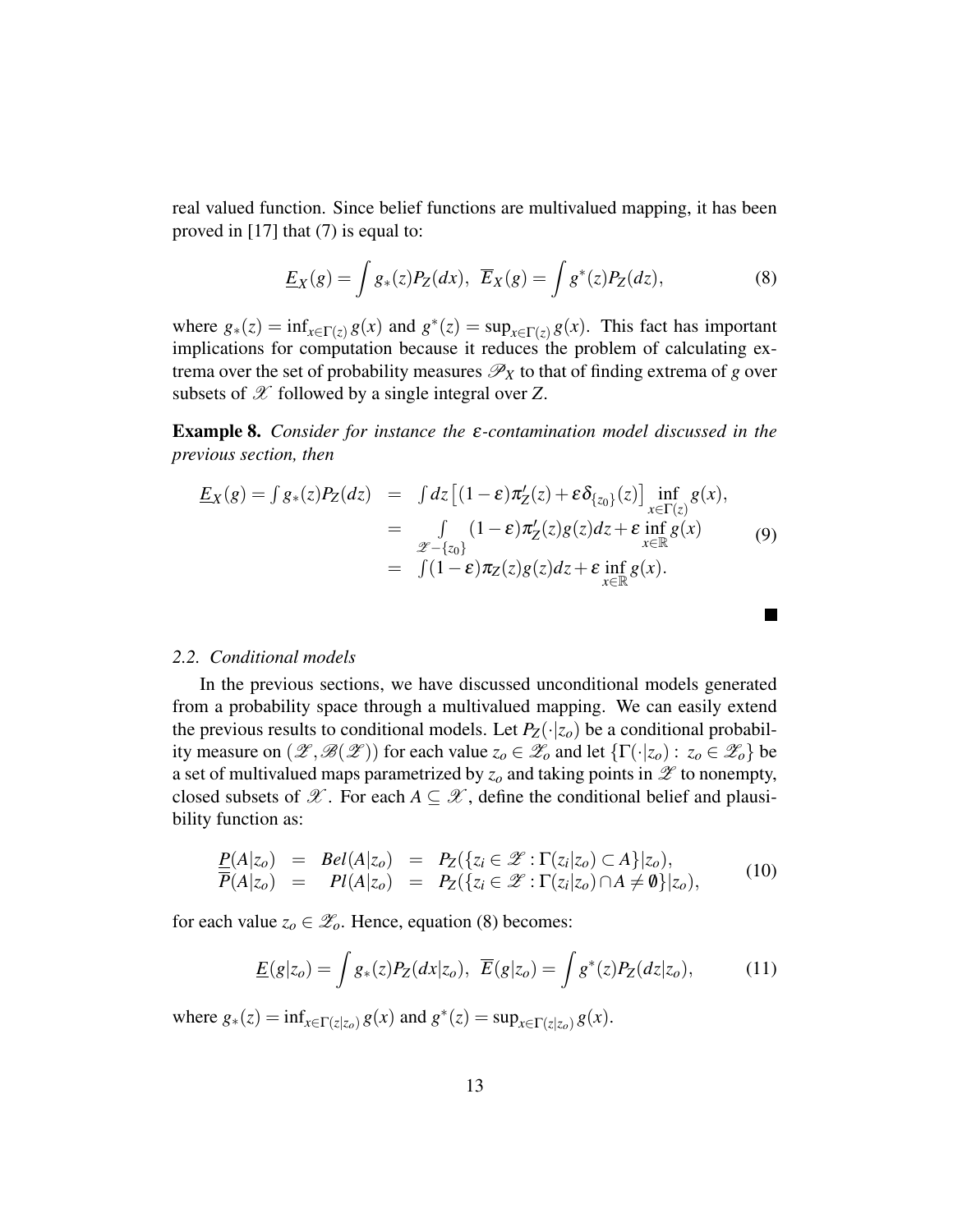**Example 9.** *Consider again Example 8 in case*  $\pi_Z(z|z_0) = \mathcal{N}(z; z_o, 1)$  *and*  $\Gamma(z|z_o) =$  $[z_0 - a, z_0 + a]$  *with*  $a > 0$ *. Then, one gets* 

$$
\underline{E}_X(g|z_o)=(1-\varepsilon)\int g(z)\mathcal{N}(z;z_o,1)dz+\varepsilon\inf_{x\in[z_o-a,z_o+a]}g(x).
$$

#### 3. Statistical inference

Consider the problem of statistical inference about a variable *X* from measurements  $\tilde{y}^n = {\tilde{y}_1, \ldots, \tilde{y}_n}$  of the variables  $Y_1, \ldots, Y_n$ . Assume that we have some prior information over *X* which is expressed through a belief function or, equivalently, through the closed convex set of probability measures associated to the belief function. A belief function model can also be assumed for the observation process. How can we compute the lower/upper posterior expectation of a bounded real-valued function *g* of *X* given the observations  $\tilde{y}_1, \ldots, \tilde{y}_n$ ?

Before stating the solution of the above inference for belief functions, it is useful to show how standard Bayesian inference can be formulated in terms of expectations.

Theorem 1. *Assume that our information on the initial state and observation model is represented by the expectation E<sup>X</sup> and, respectively, conditional expectations*  $E_{Y_k}[\cdot|X]$  *for any*  $k = 1,...,n$ . Furthermore, assume that, the variables *Y*1,...,*Y<sup>n</sup> are conditionally independent given X, which implies that*

$$
E_{Y^n}[h|x] = h_0(x) \prod_{k=1}^n E_{Y_k}[h_k|x], \qquad (12)
$$

П

for any given  $x \in \mathscr{X}$  and for any bounded real-valued function  $\ h: \mathscr{X} \times \mathscr{Y}^n \to \mathbb{R}$ *such that*  $h = h_0 \prod_k^n$  $\lim_{k=1}^n h_k$  with  $h_0: \mathscr{X} \to \mathbb{R}$  and  $h_k: \mathscr{Y}_k \to \mathbb{R}$ . Then, assuming that  $E_{X,Y^n}[\prod_k^n]$  $\{f_{k=1}^n I_{\{\tilde y_k\}}\} > 0$ , where  $I_{\{\tilde y_k\}}$  denotes the indicator function of the observation  $\tilde{y}_k$  *and given the sequence of measurements*  $\tilde{y}^n$ , *the posterior expectation*  $E_X[g|\tilde{y}^n]$ *for any bounded real-valued function g* :  $\mathscr{X} \to \mathbb{R}$  *is equal to the unique value* ν ∈ R *that solves the following optimization problem:*

$$
\sup V \ s.t. \ E_{X,Y^n} \Big[ (g-v) \prod_{k=1}^n I_{\{\tilde{y}_k\}} \Big] \ge 0,
$$
\n(13)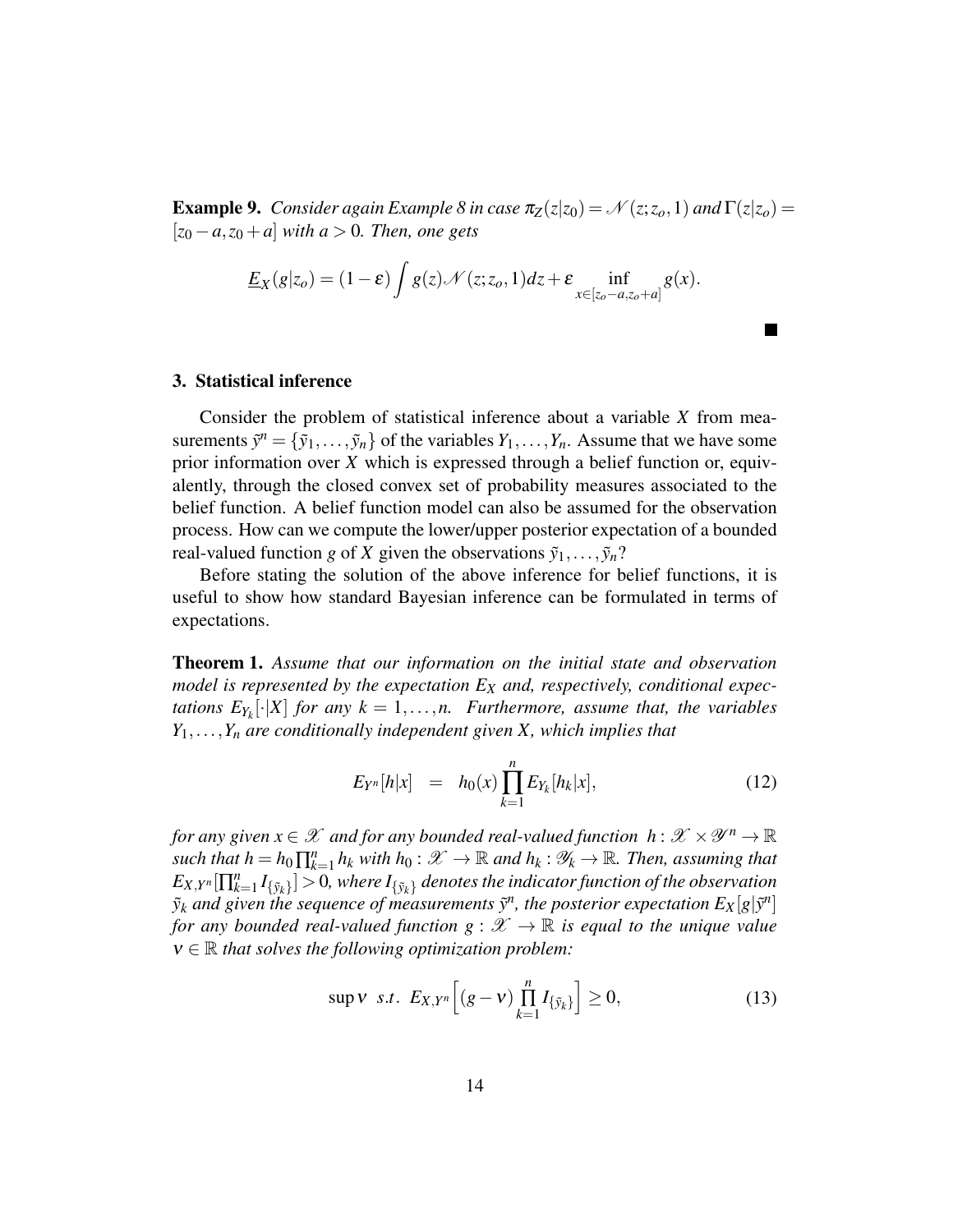*where the above joint expectation is given by:*

$$
E_X\left[ (g-v)\prod_{k=1}^n E_{Y_k}\left[I_{\{\tilde{y}_k\}}\Big|X\right]\right].
$$
\n(14)

П

PROOF. By exploiting the law of total expectation (also called law of iterated expectations), the joint in (13) can be rewritten as:

$$
E_{X,Y^n}\Big[(g-v)\prod_{k=1}^n I_{\{\tilde{y}_k\}}\Big]=E_X\Big[E_{Y^n}\Big[(g-v)\prod_{k=1}^n I_{\{\tilde{y}_k\}}\Big|X\Big]\Big].
$$

Since  $(g - v)$  is a function of *X* only, from (12) one has that:

$$
E_X\bigg[E_{Y^n}\bigg[(g-v)\prod_{k=1}^n I_{\{\tilde{y}_k\}}\bigg|X\bigg]\bigg]=E_X\left[(g-v)\prod_{k=1}^n E_{Y_k}\bigg[I_{\{\tilde{y}_k\}}\bigg|X\bigg]\right].
$$

By linearity of the expectation, since  $v$  is a constant, one has that

$$
E_X\left[ (g-v)\prod_{k=1}^n E_{Y_k}\left[I_{\{\tilde{y}_k\}}\Big|X\right]\right] = E_X\left[g\prod_{k=1}^n E_{Y_k}\left[I_{\{\tilde{y}_k\}}\Big|X\right]\right] - vE_X\left[\prod_{k=1}^n E_{Y_k}\left[I_{\{\tilde{y}_k\}}\Big|X\right]\right].
$$
 (15)

Equation (13) states that the posterior expectation  $E_X[g|\tilde{y}^n]$  is the supremum value of  $v$  such that (15) is non-negative. Since by assumption:

$$
E_{X,Y^n}[\prod_{k=1}^n I_{\{\tilde{y}_k\}}] = E_X\left[\prod_{k=1}^n E_{Y_k}\left[I_{\{\tilde{y}_k\}}\Big|X\right]\right] > 0,
$$

we can divide (15) by  $E_{X,Y^n}$ *n*  $\prod_{k=1} I_{\{\tilde{y}_k\}} > 0$  and thus from (13) obtain

$$
\sup \mathbf{v} \ \ s.t. \ \ \frac{E_X\left[g \prod_{k=1}^n E_{Y_k}\left[I_{\{\tilde{\mathbf{y}}_k\}}\Big|X\right]\right]}{E_X\left[\prod_{k=1}^n E_{Y_k}\left[I_{\{\tilde{\mathbf{y}}_k\}}\Big|X\right]\right]} - \mathbf{v} \ge 0. \tag{16}
$$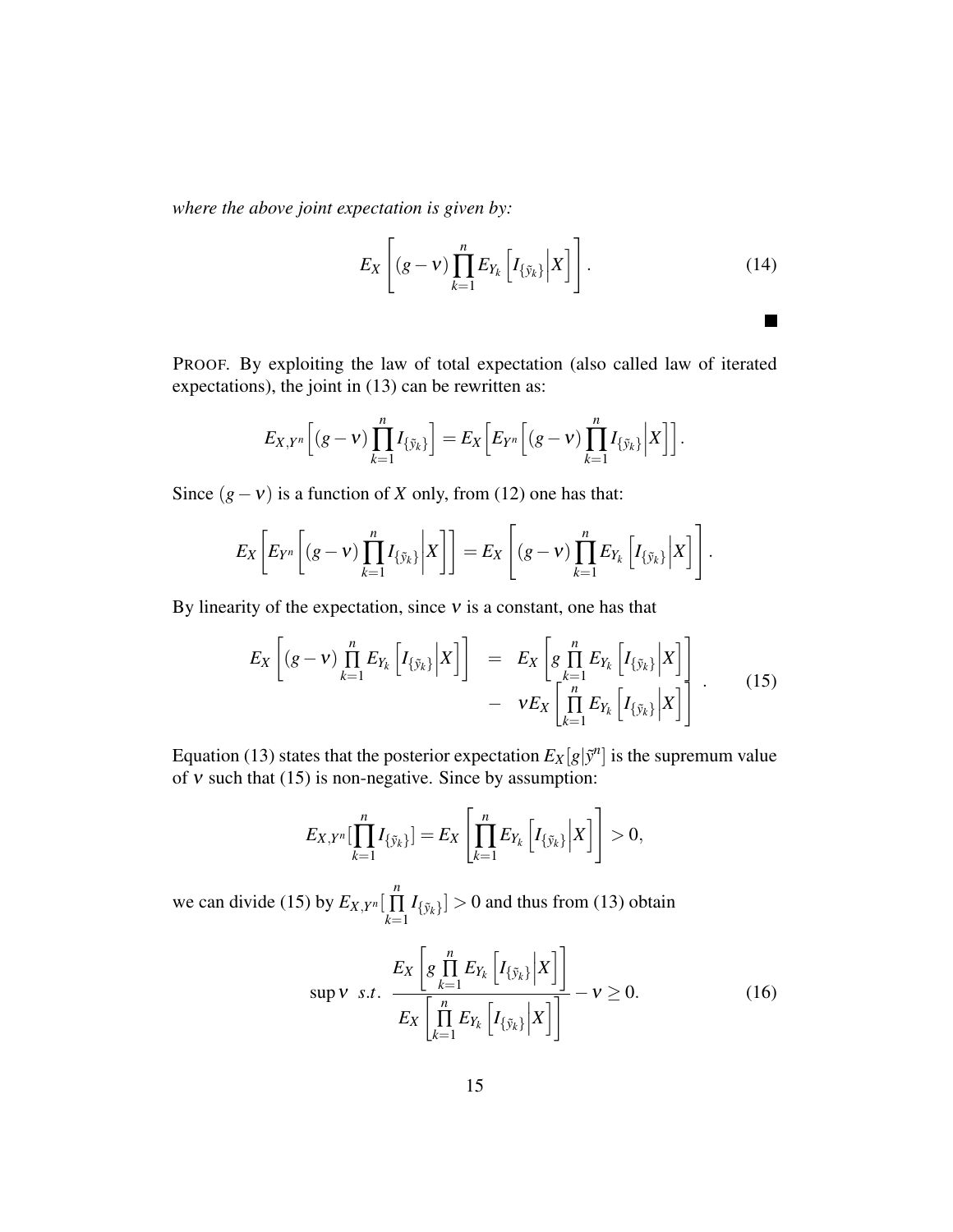The solution of (16) is thus

$$
\mathbf{v} = E_X[g|\tilde{\mathbf{y}}^n] = \frac{E_X\left[g\prod_{k=1}^n E_{Y_k}\left[I_{\{\tilde{\mathbf{y}}_k\}}\Big|X\right]\right]}{E_X\left[\prod_{k=1}^n E_{Y_k}\left[I_{\{\tilde{\mathbf{y}}_k\}}\Big|X\right]\right]},
$$
(17)

this in fact is the supremum value of  $v$  such that the inequality in (16) is satisfied.

Assume for instance that  $\mathscr{X}, \mathscr{Y}_i$  are finite sets and, thus, the expectations are completely defined by the probability mass functions  $p(x)$ ,  $p(y_i|x)$ , then the solution of (16) is:

$$
\mathbf{v} = E_X[g|\tilde{\mathbf{y}}^n] = \frac{E_X\left[g\prod_{k=1}^n E_{Y_k}\left[I_{\{\tilde{\mathbf{y}}_k\}}\Big|X\right]\right]}{E_X\left[\prod_{k=1}^n E_{Y_k}\left[I_{\{\tilde{\mathbf{y}}_k\}}\Big|X\right]\right]} = \frac{\sum_{x \in \mathcal{X}} g(x)p(x)\prod_{k=1}^n p(\tilde{\mathbf{y}}_k|x)}{\sum_{x \in \mathcal{X}} p(x)\prod_{k=1}^n p(\tilde{\mathbf{y}}_k|x)}
$$
  
= 
$$
\sum_{x \in \mathcal{X}} g(x)p(x|\tilde{\mathbf{y}}^n) = E_X[g|\tilde{\mathbf{y}}^n],
$$

where  $p(x|\tilde{y}^n)$  denotes the posterior probability of *X* given  $\tilde{y}^n$ . This shows that (13) is just the formulation of Bayes' rule in terms of expectations. Observe that, in case  $\mathscr{Y}_k \subseteq \mathbb{R}^m$  and  $E_{Y_k}[\cdot|X]$  is the expectation w.r.t. a probability measure that is absolutely continuous w.r.t. the Lebesgue measure on  $\mathbb{R}^m$ , i.e.,  $E_{Y_k}[h|x] =$  $\int h(y_k)p(y_k|x)dy_k$  where  $p(y_k|x)$  is a probability density function, then  $E_{Y_k}[I_{\{\tilde{y}_k\}}|x] =$ 0 since any singleton set has zero measure. Thus, Theorem 1 cannot be applied because the condition  $E_{X,Y^n}[\prod_k^n]$  $\left[ I_{k=1}^{n} I_{\{\tilde{y}_k\}} \right] > 0$  is not met. A way to overcome such issue in Bayesian estimation is to replace the observation  $\tilde{y}_k$  with nested neighbourhoods  $B(\tilde{y}_k, \gamma)$  (a ball of radius  $\gamma$ , which should not depend on *x*). Then, if the density  $p(y_k|x)$  is continuous, bounded and positive in these neighbourhoods, the posterior is obtained by taking the limit of the fraction in (17) for  $\gamma \rightarrow 0$ . This gives Bayes' rule for density functions, for more details see [5, Sec. 6.10]. In this case, the posterior can equivalently be obtained from Theorem 1 by replacing the indicator  $I_{\{\tilde{y}_k\}}$  by a Dirac's delta on  $\tilde{y}_k$  and by exploiting  $E_{Y_k}[\delta_{\{\tilde{y}_k\}}|x] = p(\tilde{y}_k|x)$ , i.e.,

$$
E_X[g]\tilde{y}^n] = \frac{E_X\left[g\prod_{k=1}^n E_{Y_k}\left[\delta_{\{\tilde{y}_k\}}\Big|X\right]\right]}{E_X\left[\prod_{k=1}^n E_{Y_k}\left[\delta_{\{\tilde{y}_k\}}\Big|X\right]\right]} = \frac{\int_{\mathscr{X}} g(x)p(x)\prod_{k=1}^n p(\tilde{y}_k|x)dx}{\int_{\mathscr{X}} p(x)\prod_{k=1}^n p(\tilde{y}_k|x)dx}.
$$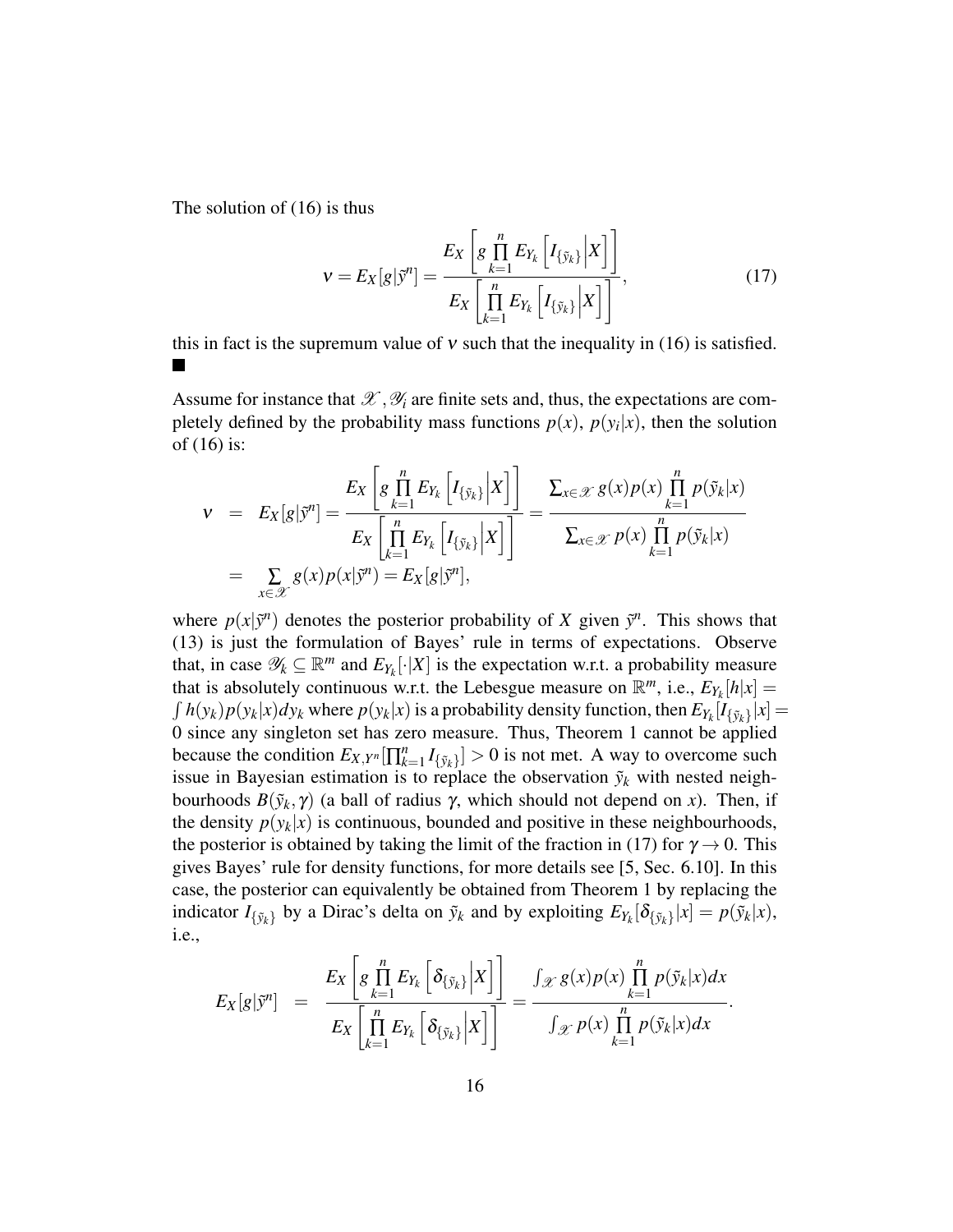In the following we extend Theorem 1 to the case where the prior and/or the likelihood are modelled by lower expectation models (for instance induced by a belief function). To obtain such extension, we must generalise the law of iterated expectations and conditional independence to lower expectation models. There is not a unique way to perform such generalisation, we will use marginal extension [5, Th. 6.7.2] and, respectively, strong independence because they have a Bayesian sensitivity analysis interpretation: (i) to apply marginal extension is equivalent to apply the law of iterated expectations to all the expectations obtained from the closed convex sets of probabilities  $\mathscr{P}_X$  and  $\mathscr{P}_{Y|X}$ ; (ii) to say that  $Y_1$  and  $Y_2$  are strongly independent given *X* is equivalent to say that they are stochastically independent for all extreme points of the joint closed convex set of probabilities  $\mathscr{P}_{X,Y_1,Y_2}$ .

**Definition 1.** Let  $\underline{E}_X$  and  $\underline{E}_Y[\cdot|X]$  be respectively an unconditional and condi*tional lower expectation model defined by*  $\mathscr{P}_X$  *and, respectively,*  $\mathscr{P}_{Y|X}$ *<i>. The marginal extension of E<sup>X</sup> and E<sup>Y</sup>* [·|*X*] *is the joint lower expectation:*

$$
\underline{E}_{X,Y}[h] = \underline{E}_X[\underline{E}_Y[h|X]],\tag{18}
$$

*for any bounded real-valued function h on*  $\mathscr{X} \times \mathscr{Y}$  *[5, Sec. 6.7].* 

**Definition 2.** Let  $\underline{E}_{Y_i}[\cdot|X]$  be conditional lower expectation models for  $i=1,\ldots,m$ defined by the closed convex sets  $\mathscr{P}_{Y_i|X}$ . We call strong extension of the  $\mathscr{P}_{Y_i|X}$  the *joint conditional closed convex set of probabilities*  $\mathscr{P}_{Y^m}[\cdot|x] = \mathscr{P}_{Y_1,...,Y_m}[\cdot|x]$  *whose*  $e$ xtremes are obtained by element-wise combining all the extremes of the  $\mathscr{P}_{Y_i|x}$  for *all*  $x \in \mathcal{X}$  [28].

Consider three variables,  $X, Y_1, Y_2$ , and the joint closed convex set of probabilities  $\mathscr{P}_{X,Y_1,Y_2}$  obtained from  $\mathscr{P}_{Y_1|X}$ ,  $\mathscr{P}_{Y_2|X}$  and  $\mathscr{P}_X$  by applying strong extension and marginal extension. Then,  $Y_1$  and  $Y_2$  are strongly independent conditional on  $X$ , meaning that  $Y_1$  and  $Y_2$  are stochastically independent given  $X = x$  for all the extreme points of  $\mathscr{P}_{X,Y_1,Y_2}$  and for all  $x \in \mathscr{X}$  [28].

Now we are ready to extend Theorem 1 to lower expectations.

Theorem 2. *Assume that our information on the initial state and observation model are represented by the lower expectation E<sup>X</sup> and, respectively, conditional lower expectation*  $\underline{E}_{Y_k}[\cdot|X]$  *for any*  $k = 1, ..., n$ *. Furthermore, assume that, the joint E<sup>Y</sup> <sup>n</sup>* [·|*x*] *is obtained by strong extension from the EY<sup>k</sup>* [·|*X*] *, which implies that*

$$
\underline{E}_{Y^n}[h|x] = h_0^+(x) \prod_{k=1}^n \underline{E}_{Y_k}[h_k|x] + h_0^-(x) \prod_{k=1}^n \overline{E}_{Y_k}[h_k|x], \tag{19}
$$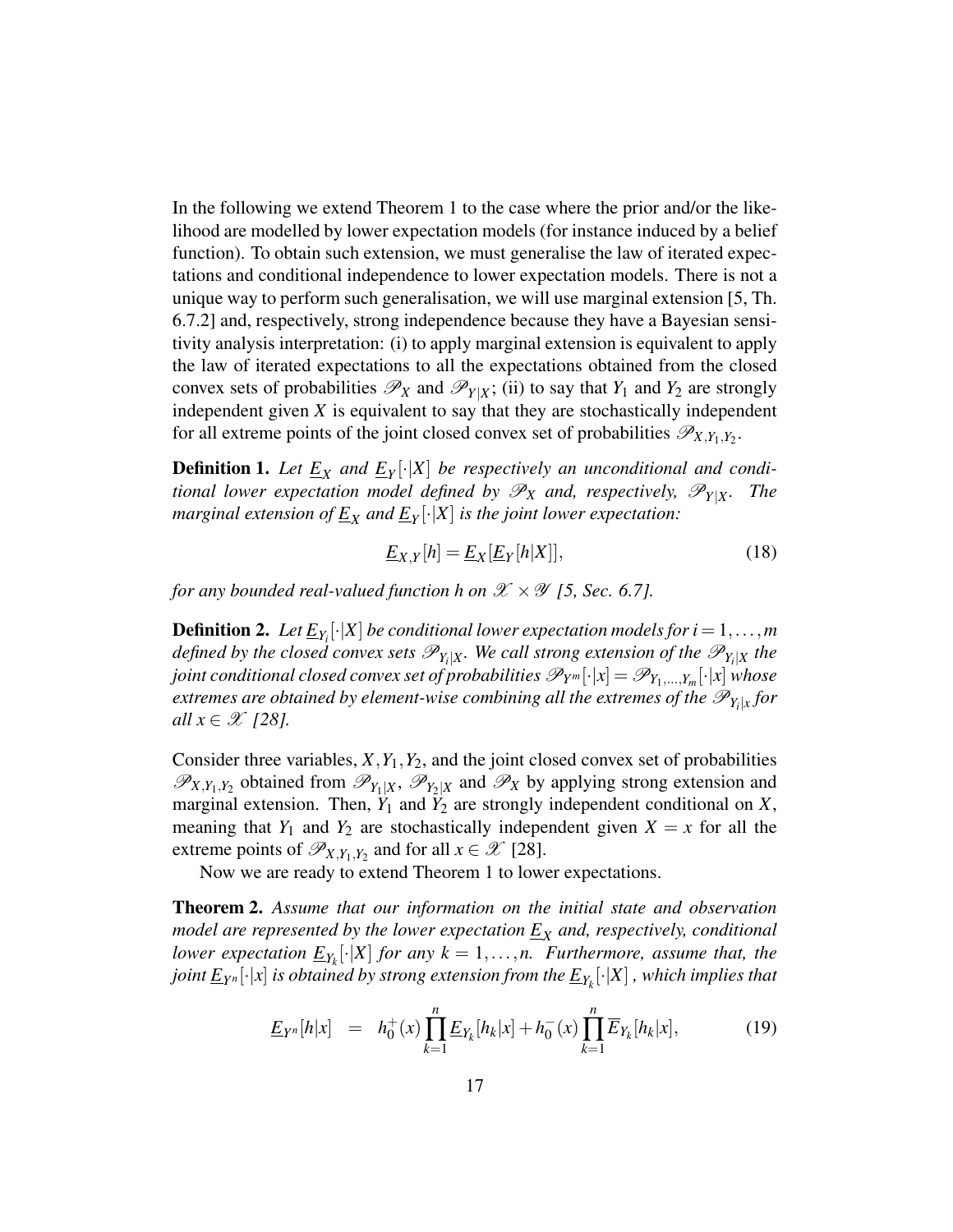for any given  $x \in \mathscr{X}$  and for any bounded real-valued function  $\ h: \mathscr{X} \times \mathscr{Y}^n \to \mathbb{R}$ *such that*  $h = h_0 \prod_k^n$  $h_{k=1}^n h_k$  *with*  $h_0: \mathscr{X} \to \mathbb{R}$ ,  $h_k: \mathscr{Y}_k \to \mathbb{R}$  and where  $h_0^+(x) =$  $\max(h_0(x), 0)$  and  $h_0^-(x) = \min(h_0(x), 0)$ . Then, assuming that  $\overline{E}_{X,Y^n}[\prod_k^n$  $\sum_{k=1}^{n} I_{\{\tilde{y}_k\}}$  > 0 *and given the sequence of measurements y*˜ *n , the posterior lower expectation*  $\underline{E}_X[g|\tilde{y}^n]$  *for any bounded real-valued function*  $g: \mathscr{X} \to \mathbb{R}$  *is defined as the value* ν ∈ R *that solves the following optimization problem:*

$$
\sup \nu \ \ s.t. \ \underline{E}_{X,Y^n} \Big[ (g-v) \prod_{k=1}^n I_{\{\tilde{y}_k\}} \Big] \ge 0, \tag{20}
$$

 $\blacksquare$ 

*where the above joint lower expectation is given by:*

$$
\underline{E}_X\left[ (g-v)^+ \prod_{k=1}^n \underline{E}_{Y_k} \left[ I_{\{\tilde{y}_k\}} \Big| X \right] + (g-v)^- \prod_{k=1}^n \overline{E}_{Y_k} \left[ I_{\{\tilde{y}_k\}} \Big| X \right] \right]. \tag{21}
$$

PROOF. By exploiting marginal extension, the joint in (20) can be rewritten as:

$$
\underline{E}_{X,Y^n}\left[(g-v)\prod_{k=1}^n I_{\{\tilde{y}_k\}}\right] = \underline{E}_X\left[\underline{E}_{Y^n}\left[(g-v)\prod_{k=1}^n I_{\{\tilde{y}_k\}}\Big|X\right]\right].
$$

Since  $g - v$  is a function of *X* only, from the definition of lower expectation in (7) it follows that:

$$
\underline{E}_{X}\left[\underline{E}_{Y^{n}}\left[(g-v)\prod_{k=1}^{n}I_{\{\tilde{y}_{k}\}}\bigg|X\right]\right] \n= \underline{E}_{X}\left[(g-v)^{+}\underline{E}_{Y^{n}}\left[\prod_{k=1}^{n}I_{\{\tilde{y}_{k}\}}\bigg|X\right] + (g-v)^{-}\overline{E}_{Y^{n}}\left[\prod_{k=1}^{n}I_{\{\tilde{y}_{k}\}}\bigg|X\right]\right],
$$

where  $(g(x) - v)^+ = \max(g(x) - v, 0)$  and  $(g(x) - v)^+ = \min(g(x) - v, 0)$ . Note in fact that, since  $g - v$  is a function of *X* only, one has that:

$$
\underline{E}_{Y^n}\bigg[(g-v)\prod_{k=1}^n I_{\{\tilde{y}_k\}}\bigg|X\bigg] = \inf_{p \in \mathscr{P}_{Y^n|x}} \int (g(x)-v)\prod_{k=1}^n I_{\{\tilde{y}_k\}}(y_k) dP(y^n|x) \n= (g(x)-v)^+ \inf_{p \in \mathscr{P}_{Y^n|x}} \int \prod_{k=1}^n I_{\{\tilde{y}_k\}}(y_k) dP(y^n|x) \n+ (g(x)-v)^- \sup_{p \in \mathscr{P}_{Y^n|x}} \int \prod_{k=1}^n I_{\{\tilde{y}_k\}}(y_k) dP(y^n|x).
$$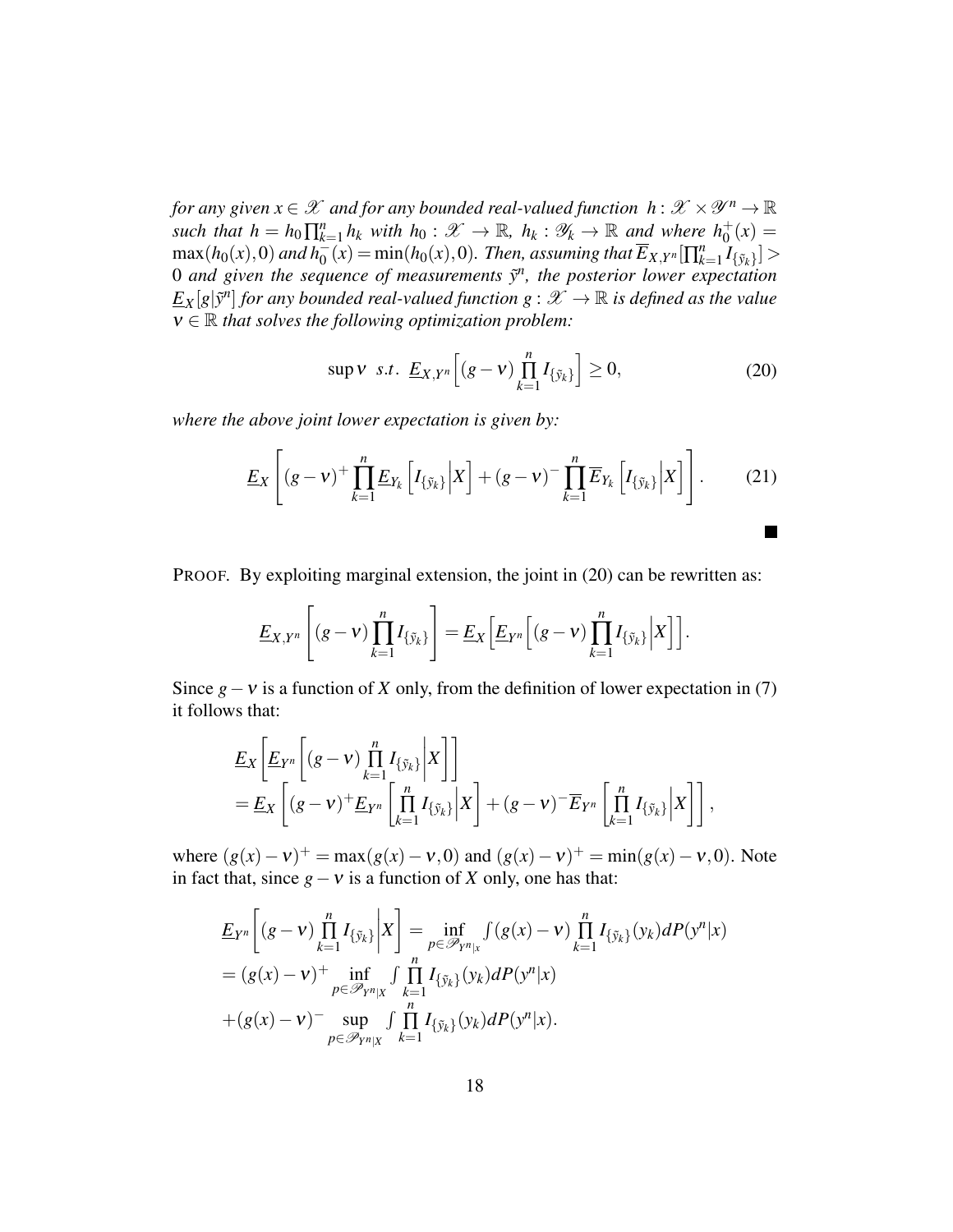By exploiting (19), one has that:

$$
\underline{E}_{Y^n}\left[\prod_{k=1}^n I_{\{\tilde{y}_k\}}\Big|X\right] = \prod_{k=1}^n \underline{E}_{Y_k}\left[I_{\{\tilde{y}_k\}}\Big|X\right],
$$

and that

$$
\overline{E}_{Y^n}\left[\prod_{k=1}^n I_{\{\tilde{y}_k\}}\Big|X\right] = \prod_{k=1}^n \overline{E}_{Y_k}\left[I_{\{\tilde{y}_k\}}\Big|X\right].
$$

The lower posterior expectation  $\underline{E}_X[g|\tilde{y}^n]$  is obtained through regular extension [5, Appendix J], i.e., by solving:

$$
\sup \mathbf{v} \ \ s.t. \ \ \underline{E}_X \left[ (g - \mathbf{v})^+ \prod_{k=1}^n \underline{E}_{Y_k} \left[ I_{\{\tilde{\mathbf{y}}_k\}} \Big| X \right] + (g - \mathbf{v})^- \prod_{k=1}^n \overline{E}_{Y_k} \left[ I_{\{\tilde{\mathbf{y}}_k\}} \Big| X \right] \right] \ge 0. \tag{22}
$$

Observe that, the lower posterior expectation of *g* computed from (20) can equivalently be obtained by (i) applying Bayes' rule to all members of the closed convex set of joint probabilities associated to *EX*,*<sup>Y</sup> <sup>n</sup>* which assign positive mass to the observations; (ii) computing the expectation of *g* for each posterior obtained at the previous step; (iii) compute the lower envelope of all the posterior expectations computed at the previous step. Note that (20) is a version of Walley's generalised Bayes' rule which is called Regular Extension [5, Appendix J].

In Section 2.1, we have seen that the mathematical structure of belief functions allows to simplify the computations of lower and upper expectations. Hereafter, we use this fact to specialize the results of Theorem 2 to the following cases:

- $\underline{E}_X$  and  $\underline{E}_{Y_k}[\cdot|X]$  are lower expectations induced by a multivalued mapping (i.e., lower expectations w.r.t. a belief function);
- $\underline{E}_X$  is a lower expectation induced by a multivalued mapping while  $\underline{E}_{Y_k}[\cdot|X] =$  $\overline{E}_{Y_k}[\cdot|X] = E_{Y_k}[\cdot|X]$ , i.e., the likelihood model can be described by a single probabilistic model.

Corollary 1. *Consider Theorem 2 in case E<sup>X</sup> and EY<sup>k</sup>* [·|*X*] *are lower expectations induced by a multivalued mapping then the joint in (21) is*

$$
\int_{\mathscr{Z}} P_Z(dz) \inf_{x \in \Gamma_Z(z)} \left[ (g(x) - v)^+ \prod_{i=1}^k \int_{\mathscr{U}_k} P_{U_k|x} (du_k | x) \inf_{y_k \in \Gamma_{Y_k}(u_k | x)} I_{\{\tilde{y}_k\}} (y_k) \right. \n+ (g(x) - v)^- \prod_{i=1}^k \int_{\mathscr{U}_k} P_{U_k|x} (du_k | x) \sup_{y_k \in \Gamma_{Y_k}(u_k | x)} I_{\{\tilde{y}_k\}} (y_k) \right],
$$
\n(23)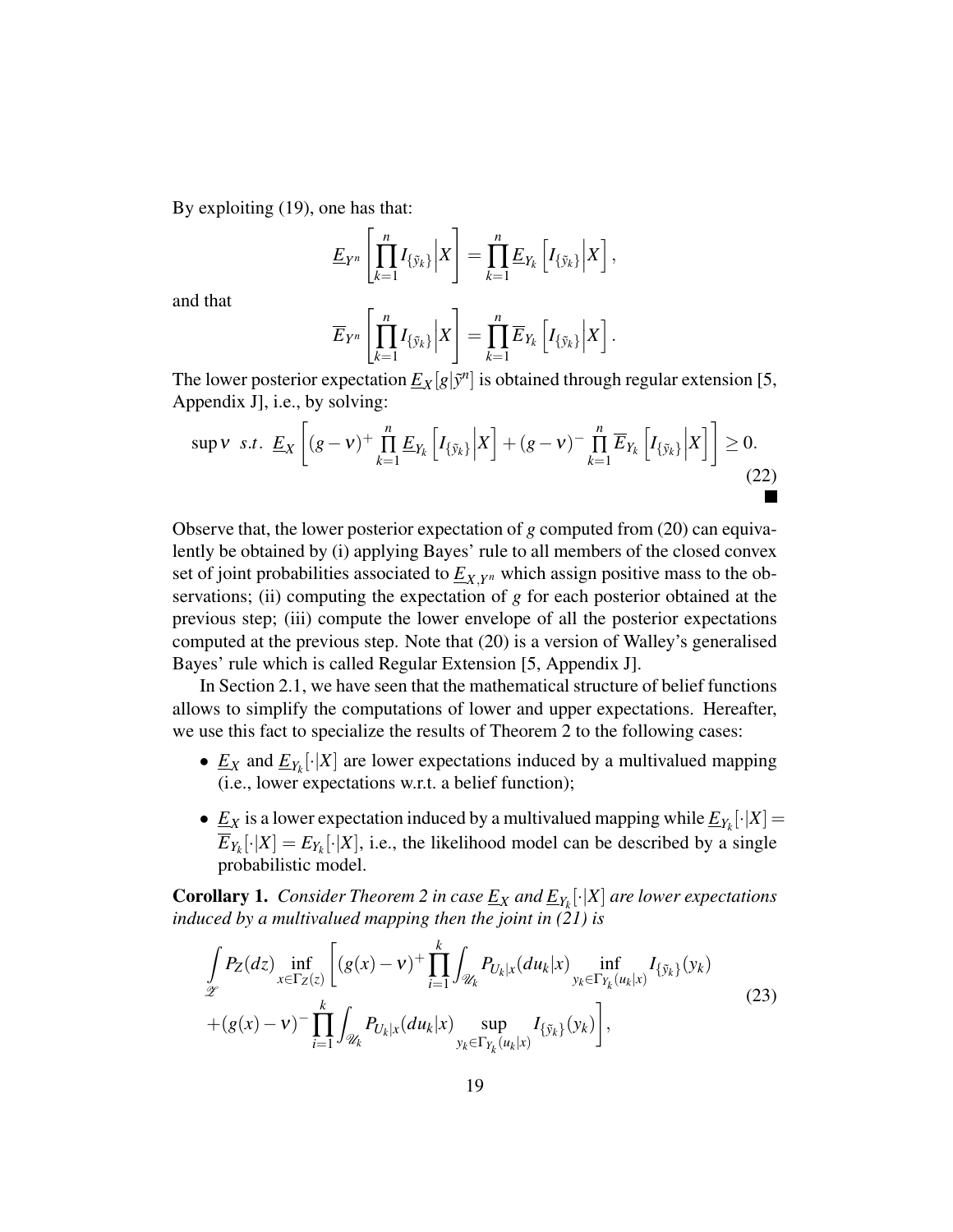*where*  $\Gamma$ <sub>*Z*</sub> *maps the probability measure*  $P$ *Z defined in*  $(\mathscr{Z}, \mathscr{B}(\mathscr{Z}))$  *to*  $(\mathscr{X}, \mathscr{B}(\mathscr{X}))$ *and*  $\Gamma_{Y_k}(\cdot|x)$  *maps*  $P_{U_k}(\cdot|x)$  *defined in*  $(\mathscr{U}_k, \mathscr{B}(\mathscr{U}_k))$  *to*  $(\mathscr{Y}_k, \mathscr{B}(\mathscr{Y}_k))$ *.* 

PROOF. This can be derived from (21) by using the expression for the lower expectation in (8).

**Corollary 2.** Consider Theorem 2 in case the observation process satisfies  $\underline{E}_{Y_k}[\cdot|X]=$  $\overline{E}_{Y_k}[\cdot|X]=E_{Y_k}[\cdot|X]$ , i.e., the likelihood model can be described by a single proba*bility. Then, in case*  $\mathscr{Y}_k$  *is discrete, since*  $E_{Y_k}\left[I_{\{\tilde{y}_k\}}\right]$  $\left[ \hat{y}_k \middle| x \right] = p(\tilde{y}_k | x)$ *, where*  $p(\tilde{y}_k | x)$  *is the conditional probability mass function of*  $\tilde{y}_k$  *given x, the joint in (21) becomes:* 

$$
\underline{E}_X\left[ (g-v)\prod_{k=1}^n p(\tilde{\mathbf{y}}_k|x) \right],\tag{24}
$$

*and in case E<sup>X</sup> is the lower expectation induced by a multivalued mapping it becomes*

$$
\int_{\mathscr{Z}} P_Z(dz) \inf_{x \in \Gamma_Z(z)} (g(x) - v) \prod_{k=1}^n p(\tilde{y}_k | x).
$$
 (25)

*Finally, in case*  $\mathscr{Y}_k \subseteq \mathbb{R}^m$ *, the expressions (24) and (25) still hold but now*  $p(\tilde{y}_k|x)$ *must be interpreted as the probability density function of*  $\tilde{y}_k$  *given x.* 

PROOF. This can easily be derived from Corollary 1.

# 4. Applications

In this section, by exploiting the results of Section 3, we will show how belief functions can be employed to draw robust inferences in practical statistical problems.

## *4.1. Interval estimation*

Consider the following statistical model:

$$
\begin{cases}\n x \in \mathcal{X}, \\
 y_i = x + v_i, \quad v_i \in \mathcal{V},\n\end{cases} (26)
$$

for  $i = 1, \ldots, n$ , where the only prior information on the value *x* of *X* is that  $x \in$  $\mathcal{X}$  ⊂ R and also the noise term satisfies  $v_i \in \mathcal{V}$  ⊂ R. The goal is to estimate *x* given *n* observations  $\tilde{y}_i$ . We assume that the sets  $\mathscr X$  and  $\mathscr V$  are closed symmetric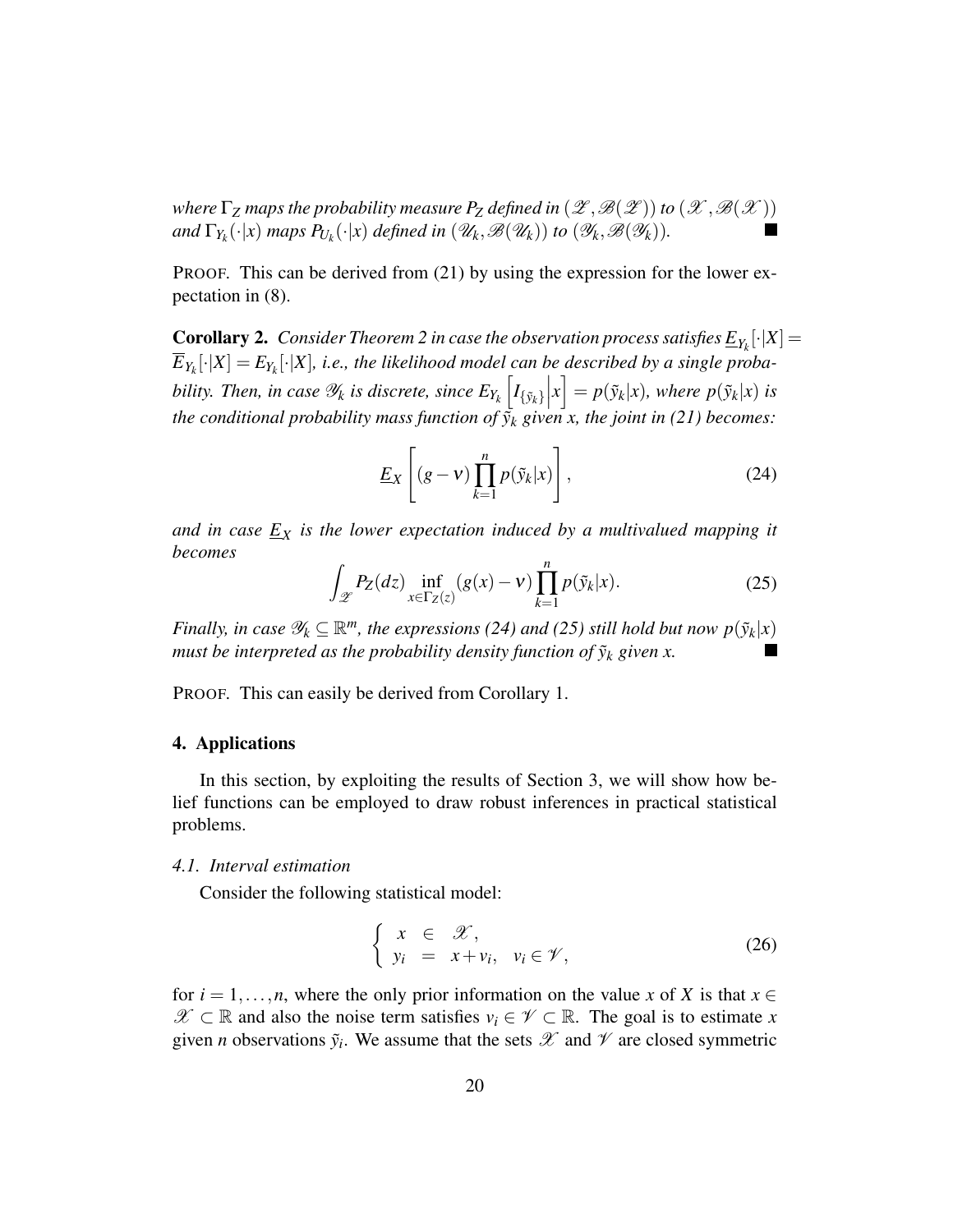intervals including the origin and with known width  $\rho_0 > 0$  and, respectively,  $\rho$ <sub>*v*</sub> > 0. We can model this information by the following (belief function) lower expectation models:

$$
\underline{E}_X[g] = \inf_{|x| \le \rho_0} g(x),
$$
\n
$$
\underline{E}_{Y_i}[h|x] = \inf_{|y_i - x| \le \rho_v} h(x, y_i),
$$
\n(27)

for any given *x* and bounded real-valued functions *g* and *h*. Observe in fact that, the information that *x* belongs to  $\mathscr X$  can be modelled by the set of all probability measures with support in  $\mathscr{X}$ . Hence, it follows that  $\underline{E}_X[g] = \inf_{|x| \le \rho_0} g(x)$ , since the infimum is obtained by a Dirac's delta centred at  $x_\ell = \arg \inf_{|x| \le \rho_0} g(x)$ . This is called vacuous restricted model. A similar consideration holds for the conditional model of *Y<sup>i</sup>* given *x*.

We can now exploit Corollary 1 to compute the posterior lower expectation of a bounded real-valued function *g* of *X* given *n* observations  $\tilde{y}^n$ . Let us start to write down  $\underline{E}_{X,Y^n}$ . From (23), one has that

$$
\underline{E}_{X,Y^n}\left[(g-v)\prod_{i=1}^n I_{\{\tilde{y}_i\}}\right] = \inf_{\{x:|x|\leq \rho_0\}} \left[ (g(x)-v)^+ \prod_{i=1}^n \inf_{\{y_i: |y_i-x_i|\leq \rho_v\}} I_{\{\tilde{y}_i\}}(y_i) + (g(x)-v)^- \prod_{i=1}^n \sup_{\{y_i: |y_i-x_i|\leq \rho_v\}} I_{\{\tilde{y}_i\}}(y_i) \right].
$$
\n(28)

Since

$$
\inf_{\{y_i:\;|y_i-x|\leq \rho_v\}} I_{\{\tilde{y}_i\}}(y_i)=0,
$$

and

$$
\sup_{\{y_i:\;|y_i-x|\leq \rho_v\}} I_{\{\tilde{y}_i\}}(y_i) = I_{\{x:\;|\tilde{y}_i-x|\leq \rho_v\}},\tag{29}
$$

equation (28) reduces to

$$
\underline{E}_{X,Y^n}\left[ (g-v)\prod_{i=1}^n I_{\{\tilde{y}_i\}} \right] = \inf_{\{x: |x| \le \rho_0\}} \left[ (g(x)-v)^{-} \prod_{i=1}^n I_{\{x: |\tilde{y}_i-x| \le \rho_v\}}(x) \right].
$$
 (30)

Observe that the product of the indicators is only different from zero for the values of *x* which satisfy  $x \in \{ \bigcap_{i=1}^n \mathcal{X}_i(\tilde{y}_i) \}$ ,  $\mathcal{X}_i(\tilde{y}_i) = \{ x : |\tilde{y}_i - x| \le \rho_v \}$ . Thus, (30) can be rewritten as

$$
\underline{E}_{X,Y^n}\left[ (g-v)\prod_{i=1}^n I_{\{\tilde{y}_i\}} \right] = \inf_{\{\bigcap_{i=1}^n \mathscr{X}_i(\tilde{y}_i)\}\cap \{x:|x|\leq \rho_0\}} (g(x)-v)^{-}.
$$
 (31)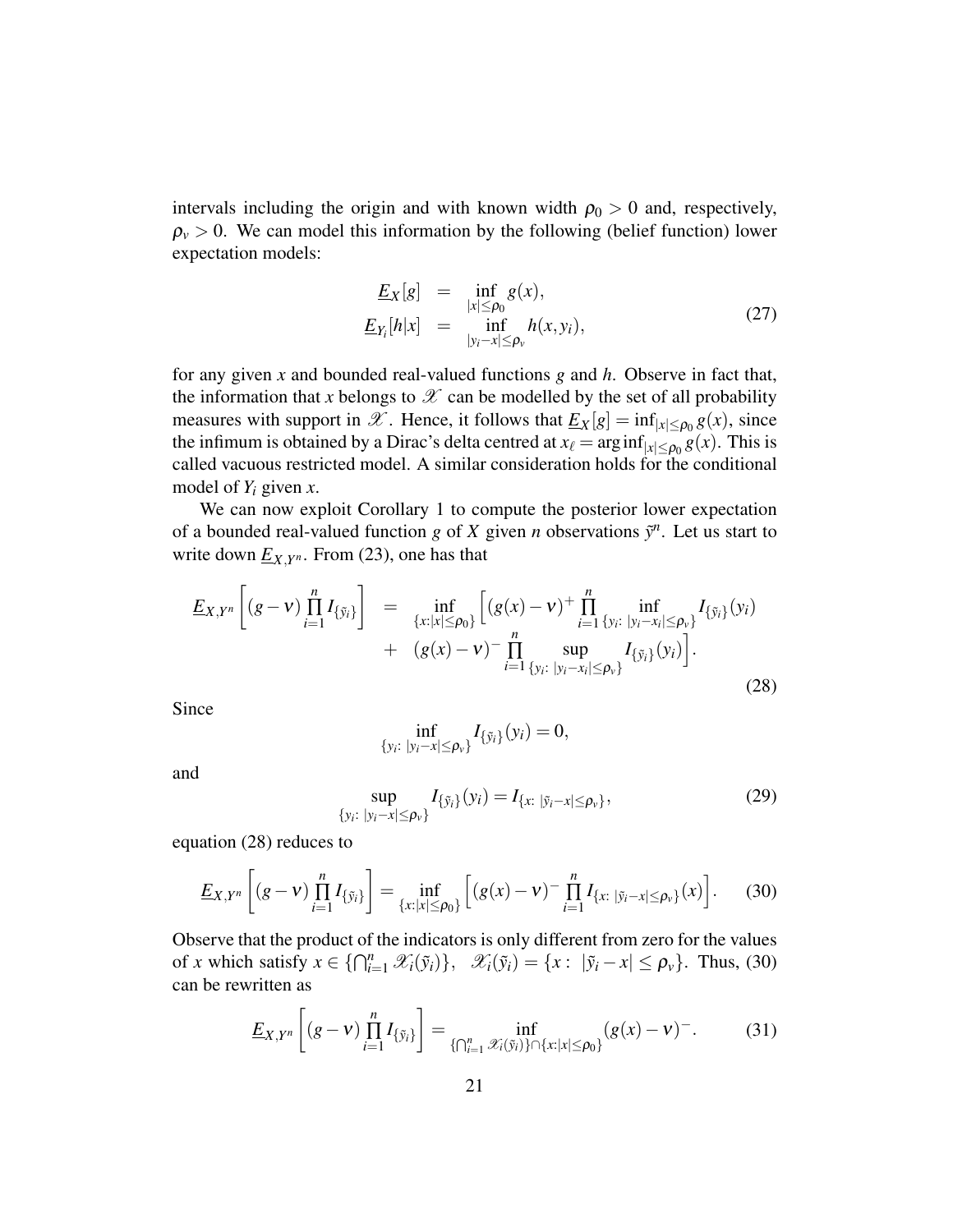Since  $(g(x) - v)^{-1}$  is always non-positive, the supremum value of v such that (31) is non-negative is

$$
\mathbf{v} = \inf_{\{\bigcap_{i=1}^n \mathscr{X}_i(\tilde{\mathbf{y}}_i)\} \cap \{x:|x| \le \rho_0\}} g(x),\tag{32}
$$

which, by (20), is the lower posterior expectation of *g* given the observations  $\tilde{y}^n$ . Observe, that the above intersections are non empty because of the assumption in Theorem 2:

$$
\overline{E}_{X,Y^n}\left[\prod_{i=1}^n I_{\{\tilde{y}_i\}}\right]>0.
$$

Consider for instance the case  $g = X$ , i.e., we aim to compute the lower posterior mean of *X*, i.e.,  $\underline{E}_X[X|\tilde{y}^n]$ . From (32), one has that

$$
v = \underline{E}_X[X|\tilde{y}^n] = \max(-\rho_0, \tilde{y}_1 - \rho_v, \ldots, \tilde{y}_n - \rho_v),
$$

and  $\overline{E}_X[X|\tilde{y}^n] = -\underline{E}_X[-X|\tilde{y}^n] = \min(\rho_0, \tilde{y}_1 + \rho_y, \dots, \tilde{y}_n + \rho_y)$ . It can be noticed that the lower/upper posterior mean can be simply computed by applying interval estimation.

Actually, in interval estimation one aims to compute the posterior support of *X* and not the lower and upper posterior mean. We can easily show that the interval  $[\underline{E}_X[X|\tilde{y}^n], \overline{E}_X[X|\tilde{y}^n]]$  coincides with the posterior support.

The posterior support can in fact be obtained by setting  $g(x) = I_{[r,s]}(x) - 1$ and looking for the smallest interval [*r*,*s*] that has lower posterior probability of *g* equal to zero. For Bayesian models, this is in fact equivalent to determine the 100% posterior Bayesian credible interval:

$$
\min s - r, \quad s.t. \tag{33}
$$
\n
$$
0 = E_X[I_{[r,s]}(x) - 1|\tilde{y}^n] = \int_{\mathcal{X}} (I_{[r,s]}(x) - 1)dP(x|\tilde{y}^n)
$$
\n
$$
= \int_r^s dP(x|\tilde{y}^n) - 1.
$$

For a set of probabilities, we just determine the smallest interval that has lower probability equal to 1 so that the constraint in (33) holds for any probability in the set. Thus for *g*(*x*) = *I*<sub>[*r*,*s*]</sub>(*x*) − 1, (32) becomes

$$
\underline{E}_{X_1}[g|\tilde{y}^n]=\min_{\{\bigcap_{i=1}^n\mathscr{X}_i\}\cap\{x:|x|\leq \rho_0\}}I_{[r,s]}(x)-1.
$$

It is clear that the smallest interval  $[r, s]$  such that  $\underline{E}_{X_1}[g|\tilde{y}^n] = 0$  is again

$$
\max(-\rho_0,\tilde{y}_1-\rho_\nu,\ldots,\tilde{y}_n-\rho_\nu)\leq x\leq \min(\rho_0,\tilde{y}_1+\rho_\nu,\ldots,\tilde{y}_n+\rho_\nu).
$$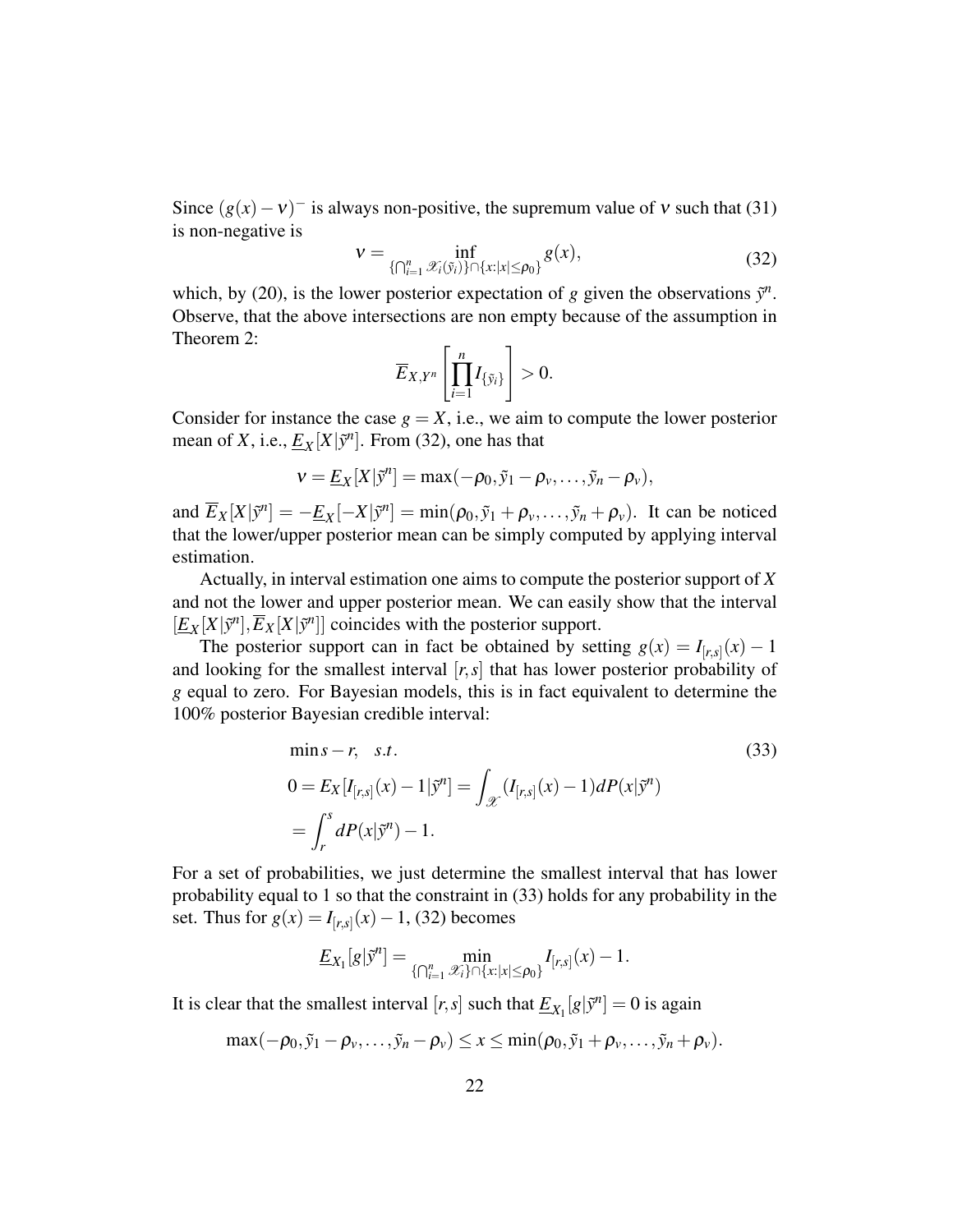Thus, interval estimation can be seen as the application of the the statistical inference procedure discussed in Section 3 to the simplest belief function models, i.e., restricted vacuous models. Here, we have discussed the solution of interval estimation in the univariate (scalar) case. In the multivariate case, instead of the constraints (26) we would have something like  $||x||_p \leq \gamma_0$  for some *p*-norm (same for the measurement noise). The above derivations can straightforwardly be generalised to this case. This Section has shown that interval estimation can be formulated in the realm of probability. This is an interesting result because it shows that interval estimation is not a deterministic approach, but it can be interpreted as a probabilistic approach based on belief functions (more in general closed convex sets of probabilities). The advantage of seeing interval estimation under this view is that we can generalize it in case some additional information is available (besides the support) that can be modelled by belief functions. Then, we can easily include this information in our model and use Corollary 1 to derive less conservative posterior inferences.

## *4.2. Fat tailed prior model*

Assume that our information about  $X \in \mathbb{R}$  can be described by a Normal density  $p(x) = \mathcal{N}(x; 0, 1)$  with zero mean and unit variance in the interval [−1.65,1.65] (this the 90% credible interval for *X* based on  $p(x)$ ) but we do not know how to assign the remaining mass. We model this lack of information by means of the following multivalued map  $\Gamma$ .

$$
\Gamma(x) = \begin{cases} x, & \text{if } x \in (-1.65, 1.65), \\ [1.65, \infty), & \text{if } x \in [1.65, \infty), \\ (-\infty, -1.65], & \text{if } x \in (-\infty, -1.65]. \end{cases}
$$

Observe that, here we are considering a multivalued map from  $\mathscr{Z} = \mathbb{R}$  to  $\mathscr{X} = \mathbb{R}$ , with  $p_z(z) = \mathcal{N}(z; 0, 1)$  and  $\Gamma$  defined above. Since  $\mathscr{Z} = \mathscr{X}$  with a bit of abuse of notation, we have defined  $\Gamma$  as a map from  $\mathscr X$  to itself. In fact, our aim is to use the multivalued mapping mechanism to model our uncertainty about the probability of *X* on the tails  $[1.65, \infty)$  and  $(-\infty, -1.65]$ . This uncertainty is modelled by  $\Gamma$ that maps all the points *x* in the right-tail (left-tail) of the Normal distribution to the interval  $[1.65, \infty)$  (respectively  $(-\infty, -1.65]$ ).

The closed-convex set of priors defined by the above multivalued map mechanism can equivalently be characterized by the lower expectation model:

$$
\underline{E}_X[g] = \int dx \mathcal{N}(x;0,1) \inf_{w \in \Gamma(x)} g(w), \tag{34}
$$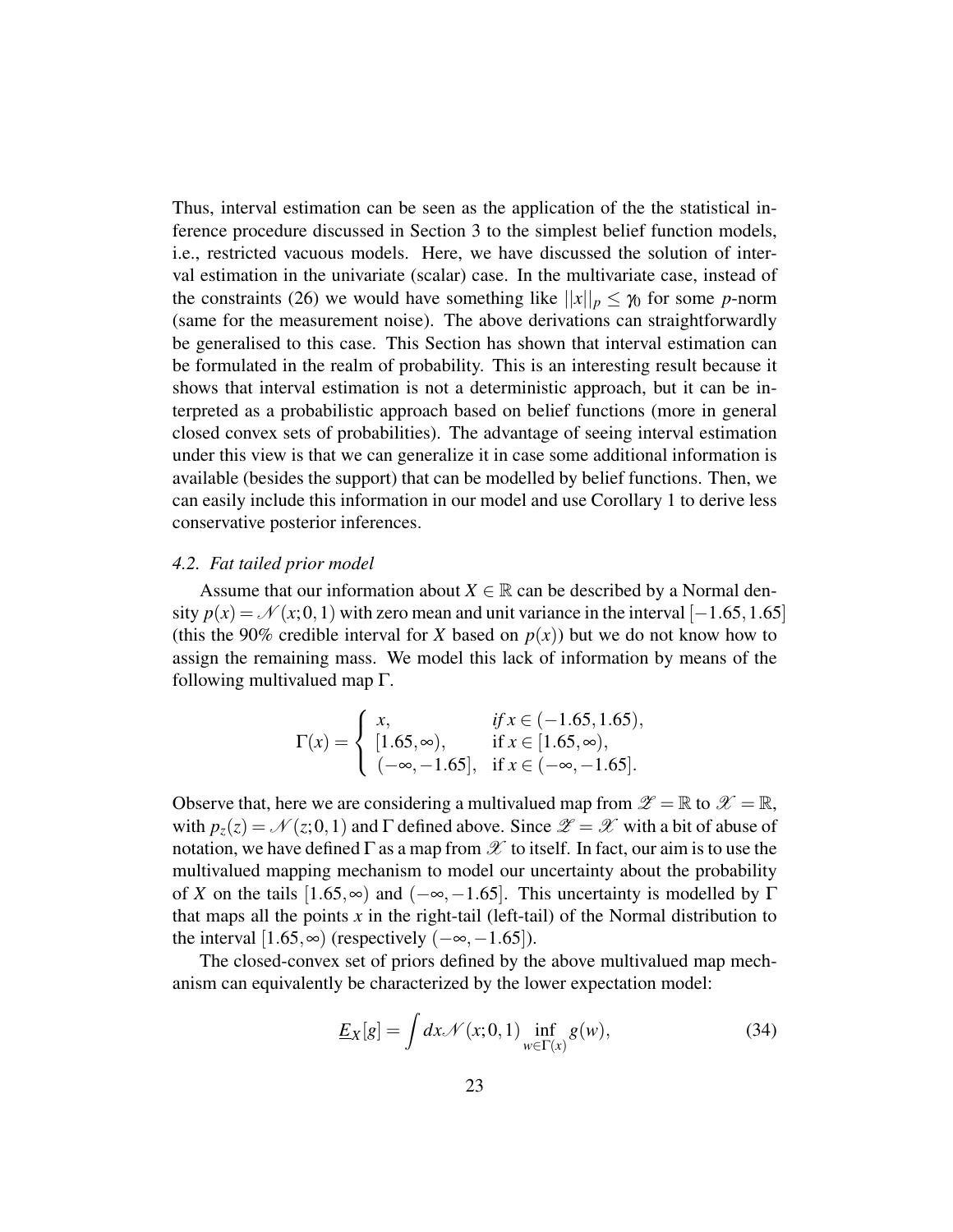for any bounded real-valued function *g* of *X*. Consider for instance the following two cases:

- 1. for  $g = X$ , one obtains  $\underline{E}_X[X] = -\infty$  and  $\overline{E}_X[X] = \infty$ ;
- 2. for  $g = I_{(-\infty, x']}$ , one obtains

$$
\underline{E}_X[I_{(-\infty,x']}] = \begin{cases} 0, & \text{if } x' \in (-\infty, -1.65), \\ \int_{-\infty}^{x'} \mathcal{N}(x; 0, 1) dx, & \text{if } x' \ge -1.65; \end{cases}
$$

$$
\overline{E}_X[I_{(-\infty,x']}] = \begin{cases} \int_{-\infty}^{-1.65} \mathcal{N}(x; 0, 1) dx, & \text{if } x' \in (-\infty, -1.65), \\ \int_{-\infty}^{x'} \mathcal{N}(x; 0, 1) dx, & \text{if } x' \in [-1.65, 1.65], \\ 1 & \text{if } x' \ge 1.65. \end{cases}
$$

which are respectively the lower and upper prior CDF of *X*.

The set of extreme priors which, for any  $g$ , attain the lower expectation  $\underline{E}_X$  is:

$$
Ext(\mathscr{P}_X) = \left\{ p = I_{(-1.65, 1.65)} \mathscr{N}(x; 0, 1) + r_l \delta_{x_l} + r_u \delta_{x_u} : x_l \in [1.65, \infty), x_u \in (-\infty, -1.65] \right\},\
$$

with  $r_l = r_u = \int_{-\infty}^{-1.65} \mathcal{N}(x; 0, 1) dx$ .

Assume the likelihood distribution is the Normal  $p(y|x) = \mathcal{N}(y; x, 1)$  and that a sequence of  $n = 4$  observations, with sample mean  $\hat{y}_n$ , is available for inference. This means that  $p(\hat{y}_n|x) = \mathcal{N}(\hat{y}_n; x, 1/4)$ . We can then exploit Corollary 2 to compute the lower (upper) posterior expectation of any bounded real-valued function *g* of *X* given the *n* observations, i.e.,:

$$
\sup V \ s.t. \ \int dx \mathcal{N}(x;0,1) \inf_{w \in \Gamma(x)} (g(w) - V) \mathcal{N}(\hat{y}_n; w, 1/n) \ge 0. \tag{35}
$$

The solution of (35) gives the lower posterior expectation of  $\underline{E}_X[g|\hat{y}_n]$ ; the upper can be computed as  $\overline{E}_X[g]\hat{y}_n] = -\underline{E}_X[-g]\hat{y}_n]$ . Figure 2 compares the lower and upper posterior mean obtained by solving (35) with the posterior mean computed by applying Bayesian inference to the likelihood  $\mathcal{N}(\hat{y}_n; x, 1/4)$  and the Normal prior  $\mathcal{N}(x; 0, 1)$  (in this case the posterior mean is  $E[X|\hat{y}_n] = \frac{4}{5}\hat{y}_n$ ) and, respectively, the posterior mean computed by applying Bayesian inference to the likelihood  $\mathcal{N}(\hat{y}_n; x, 1/4)$  and a t-Student prior with zero mean and 1 degree of freedom (the posterior mean has been computed numerically in this case). Note that, when the sample mean  $\hat{y}_n$  belongs to [0,1.65], the difference between upper and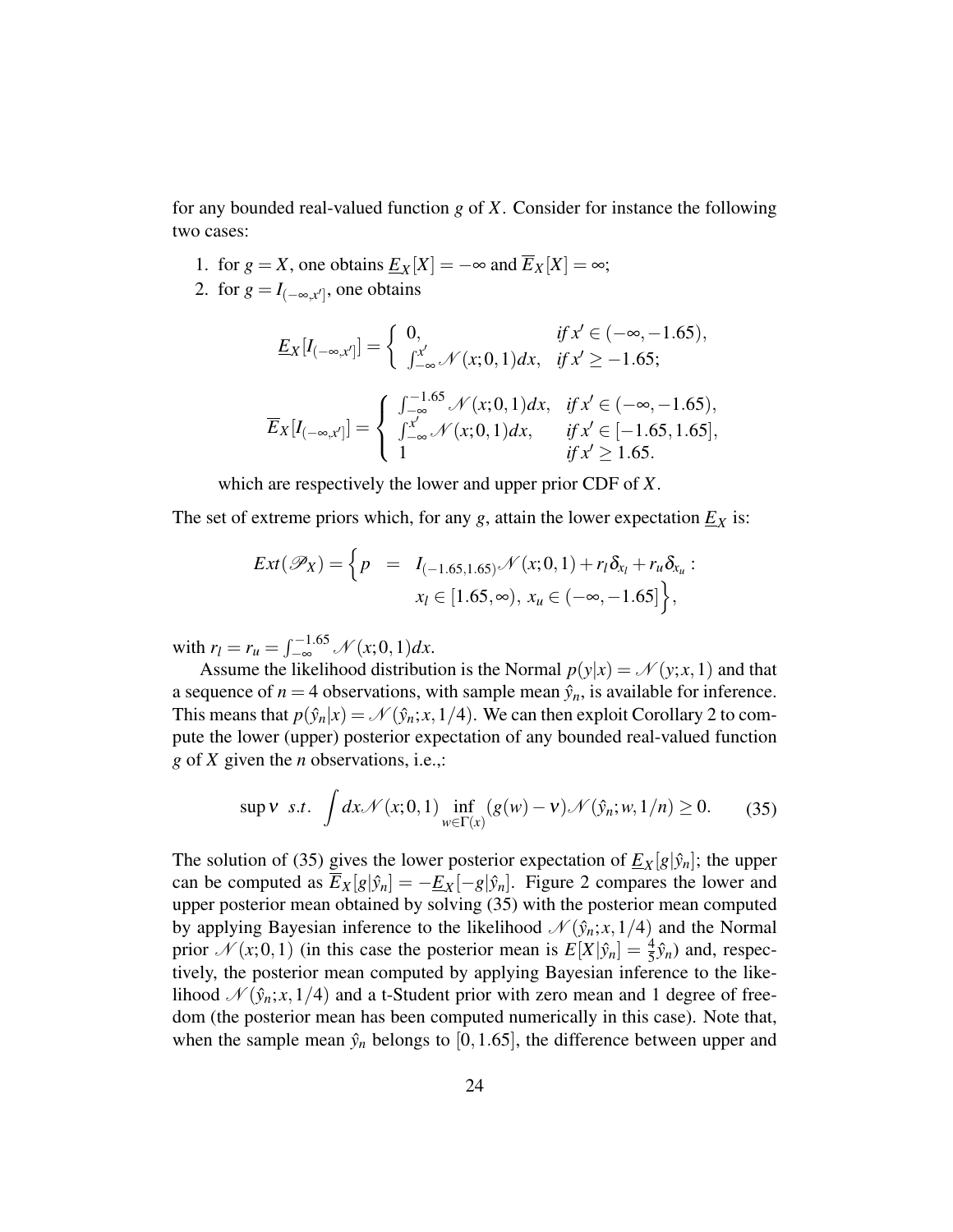

Figure 2: Lower and upper posterior mean (blue-square), posterior mean based on the Normal prior (red-circle) and posterior mean based on the t-Student prior (green-triangle).

lower mean is approximately zero. Conversely, when  $\hat{y}_n$  gets larger, this difference grows highlighting the conflict between prior and likelihood model. Thus, when  $\hat{y}_n \in [0, 1.65]$ , the tail of prior affects only minimally the posterior inference and, thus, we can equivalently choose a Normal prior or a t-student prior or our belief function model, since they produce the same inferences, i.e., there is no issue of robustness. Conversely, when  $\hat{y}_n > 1.65$ , the choice of the tail behaviour is critical and our inference strongly depends on this choice. The advantage of using our belief model in this case is that it has the worst tail behaviour and, thus, it includes all the posterior inferences computed via a Bayesian analysis w.r.t. any choice of the tails of the prior. Thus, inferences based on the belief function model are maximally robust to the tail behaviour.

#### *4.3. Hierarchical Belief function priors*

The set of priors considered in the previous section can sometimes be too conservative because of the presence of the Dirac's deltas. In some cases, we may want to restrict the closed-convex set of priors to include only absolutely continuous probability measures, i.e., a closed-convex set of probability density functions. We have already seen some examples of this kind of models in Section 2, for instance the set of Normal densities with mean belonging to an interval. The lower probability induced by this set of densities is not a belief function, however we can see it as a hierarchical model generated by a belief function.

Consider the Normal prior  $N(x; m, \sigma^2)$  with  $x \in \mathbb{R}$  and assume that we do not know the mean *m* but we know that

$$
m \in [a, b] \subset \mathbb{R},\tag{36}
$$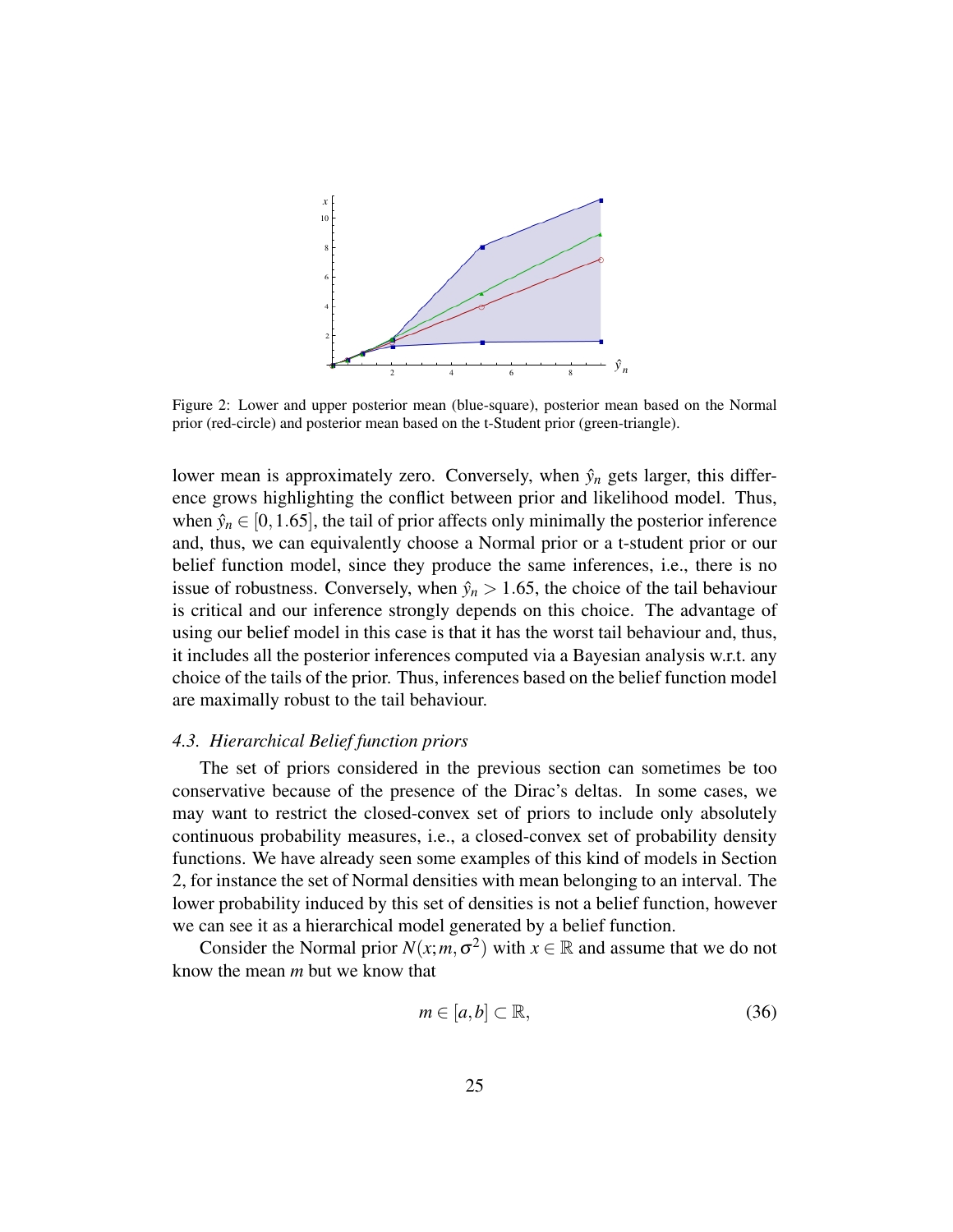

Figure 3: Set of priors (left) and posterior (right) for *m* ∈ {−1,−0.5,0,0.5,1}.

with  $a < b$ . We can model the information about the value *m* of the mean *M* by a restricted vacuous Belief function on [*a*,*b*]:

$$
\underline{E}_m[f] = \inf_{m \in [a,b]} f(m),\tag{37}
$$

for any bounded real-valued function *f* of *M*. By combining the Normal prior with the Belief function (37) using marginal extension we can define the following lower expectation on *X*:

$$
\underline{E}_X[g] = \underline{E}_M\left[\underline{E}_X\left[g|M\right]\right] = \inf_{m \in [a,b]} \int g(x)N(x;m,\sigma^2)dx,\tag{38}
$$

for any bounded real-valued function *g* of X<sup>7</sup>. For instance in case  $g = X$  we obtain

$$
\underline{E}_X[X] = \inf_{m \in [a,b]} \int xN(x; m, \sigma^2) dx = \inf_{m \in [a,b]} m = a,
$$
 (39)

and  $\overline{E}_X[X] = -\underline{E}_X[-X] = b$ , which are respectively the lower and upper mean of *X*. Figure 3 shows the set of priors in (39) for  $[a,b] = [-1,1]$ ,  $\sigma = 1$  and the resulting set of posteriors computed w.r.t the likelihood  $N(y; x, \sigma_y^2)$  with  $y = 3$  and  $\sigma_y^2 = 1$ . We can include more information in the above model by considering instead of (37) the following linear-vacuous mixture:

$$
\underline{E}_m[f] = (1 - \varepsilon) \int_a^b f(m) T N(m; m_0, \sigma_0^2) dm + \varepsilon \inf_{m \in [a, b]} f(m), \tag{40}
$$

where  $TN(m; m_0, \sigma_0^2)$  denotes a truncated Normal in  $[a, b]$  with  $m_0 \in [a, b]$ . In this case, we are assuming that some probabilistic information about the mean *m* is

<sup>&</sup>lt;sup>7</sup>We have already seen that the lower probability induced by (38) is not a belief function. This shows that marginal extension does not preserve the monotonicity of (37).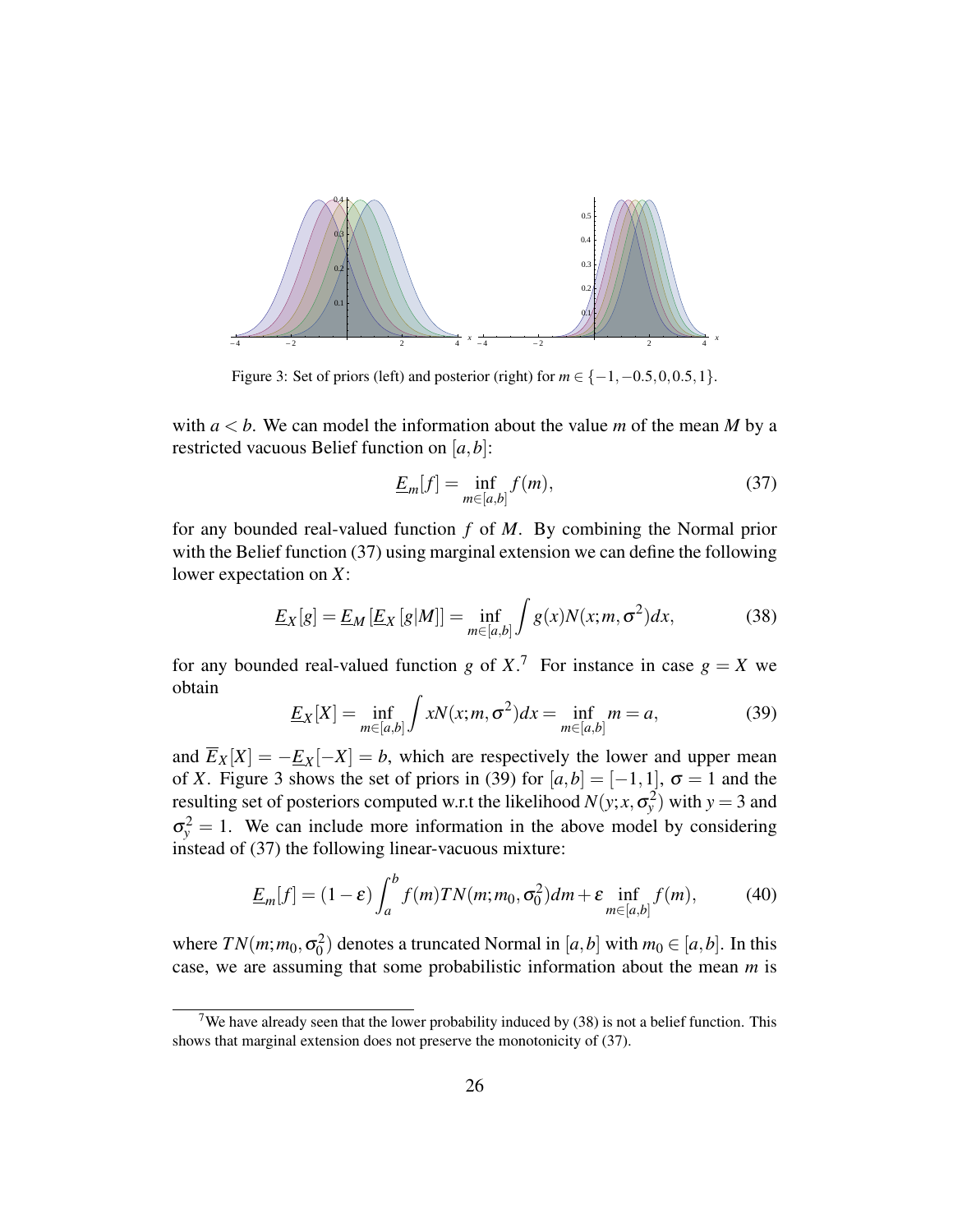

Figure 4: Set of priors (left) and posterior (right) for  $m \in \{-1, -0.5, 0, 0.5, 1\}$  and  $\varepsilon = 0.4$ .

available (the truncated Normal) but we are not completely certain ( $\varepsilon > 0$ ) about it and, thus, we still allow the possibility that *m* can assume any value in  $[a,b]$ . By combining the Normal prior  $N(x; m, \sigma^2)$  with the Belief function (40) using marginal extension we can define the following lower expectation on *X*:

$$
\underline{E}_X[g] = \underline{E}_M[\underline{E}_X[g|M]] = (1-\varepsilon) \int \int_a^b g(x) N(x; m, \sigma^2) T N(m; m_0, \sigma_0^2) dm dx \n+ \varepsilon \inf_{m \in [a,b]} \int g(x) N(x; m, \sigma^2) dx.
$$
\n(41)

Assuming that  $[a, b]$  is larger than the 3 $\sigma$  credible interval of the Normal  $N(m; m_0, \sigma_0^2)$ , we can approximate  $TN(m; m_0, \sigma_0^2)$  with  $N(m; m_0, \sigma_0^2)$ . Then by exploiting the following result:

$$
\int \int g(x)N(x; m, \sigma^2)N(m; m_0, \sigma_0^2)dx dm = \int g(x)N(x; m_0, \sigma^2 + \sigma_0^2),
$$

and assuming that  $g = X$ , one obtains that

$$
\underline{E}_X[X] = (1 - \varepsilon) \int xN(x; m_0, \sigma^2 + \sigma_0^2) dx \n+ \varepsilon \inf_{m \in [a, b]} \int xN(x; m, \sigma^2) dx = (1 - \varepsilon) m_0 + \varepsilon a.
$$
\n(42)

and similarly  $\overline{E}_X[X] = (1 - \varepsilon)m_0 + \varepsilon b$ . Figure 4 shows the set of priors in (41) for  $[a,b] = [-1,1], \varepsilon = 0.4, m_0 = 1, \sigma = 1$  and  $\sigma_0 = 1/3$  and the resulting set of posteriors computed w.r.t the likelihood  $N(y; x, \sigma_y^2)$  with  $y = 3$  and  $\sigma_y^2 = 1$  by using Theorem 2. Observe that in this case the set of posteriors is more concentrated around the posterior  $N(x, 1.5, 0.5)$  that we would obtain from the prior  $N(x, 0, 1)$ and the likelihood  $N(y; x, \sigma_y^2)$  using Bayes' rule. Threfore, the additional information about *m* reduces the posterior imprecision w.r.t the mean.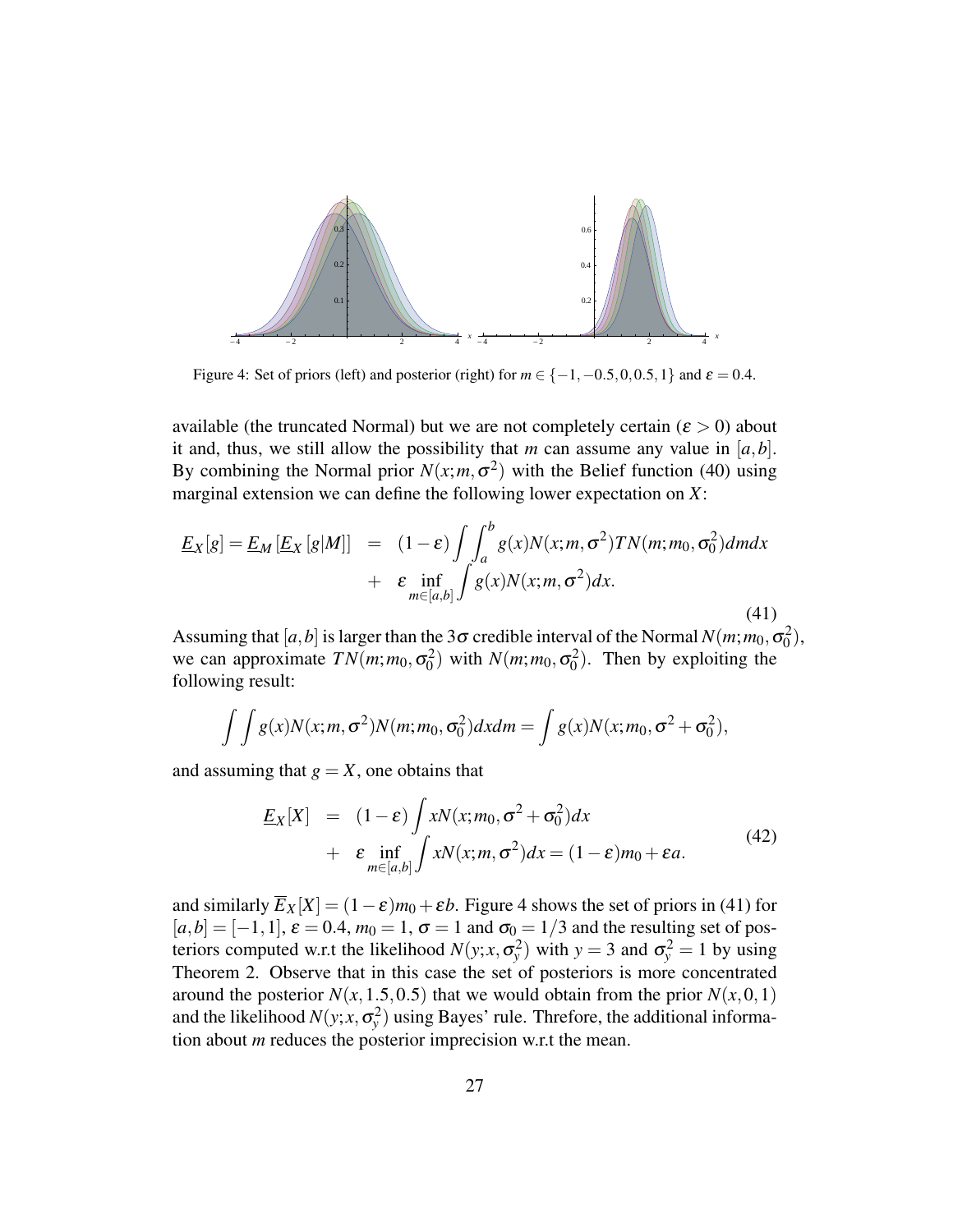#### *4.4. Incomplete observations*

The term incomplete observations is used in literature to refer to set-valued observations. It describes a situation where we want to measure the value of a certain variable *Y*, but for some reason we can only determine it in an imperfect manner: we perform some kind of measurement whose outcome is *W*, but this does not allow us to completely determine the value of *Y*. Let us consider some examples.

- 1. Suppose we want to measure the voltage *Y* across a resistor, but the readout *W* of our digital voltage meter rounds this voltage to the next millivolt (mV). So if, say, we read that  $W = 12mV$ , we only know that the voltage Y belongs to the interval  $(11mV, 12mV)$  [29].
- 2. Suppose that in the sequence of coin tosses *H*,*H*,*T*,*H*,*T*,*T* the fifth toss is missing, i.e., *H*,*H*,*T*,*H*, ?,*T*. We only know that the fifth observation *Y* belongs to the possibility space  $\{H, T\}$ .

The second example represents a particular kind of incomplete observation called missing process. This is an important case because the problem of missing data is ubiquitous in statistics.

It can be noticed that an incomplete observation mechanism can be described by a multivalued function

$$
\Gamma(y) = \mathscr{W}',
$$

where  $\mathcal{W}'$  is a subset of the observation space  $\mathcal{W}$  [29, 30]. Thus, it can be modelled by a belief function:

$$
\underline{E}_W[h|x] = \int_{\mathcal{Y}} dP(y|x) \inf_{w \in \Gamma(y|x)} h(w),
$$

for any bounded real-valued function *h* of *W* and value of the conditional variable *x*. It is often assumed that  $\Gamma(y|x) = \Gamma(y)$ , i.e., it does not depend on *x* but only on the value of *y*.

A formalisation of the incomplete observation mechanism was first derived in 1985 by Shafer [31]. Shafer showed that the right way to update probabilities with incomplete observations requires knowledge of the incompleteness mechanism, i.e., the mechanism that is responsible for turning a complete observation into an incomplete one. Shafers result states that neglecting the incompleteness mechanism can lead to unreliable conclusions. To overcome to this issue, first de Cooman and Zaffalon [29] and then Zaffalon and Miranda [30] proposed a conservative inference rule to deal with incomplete observations. The basic idea is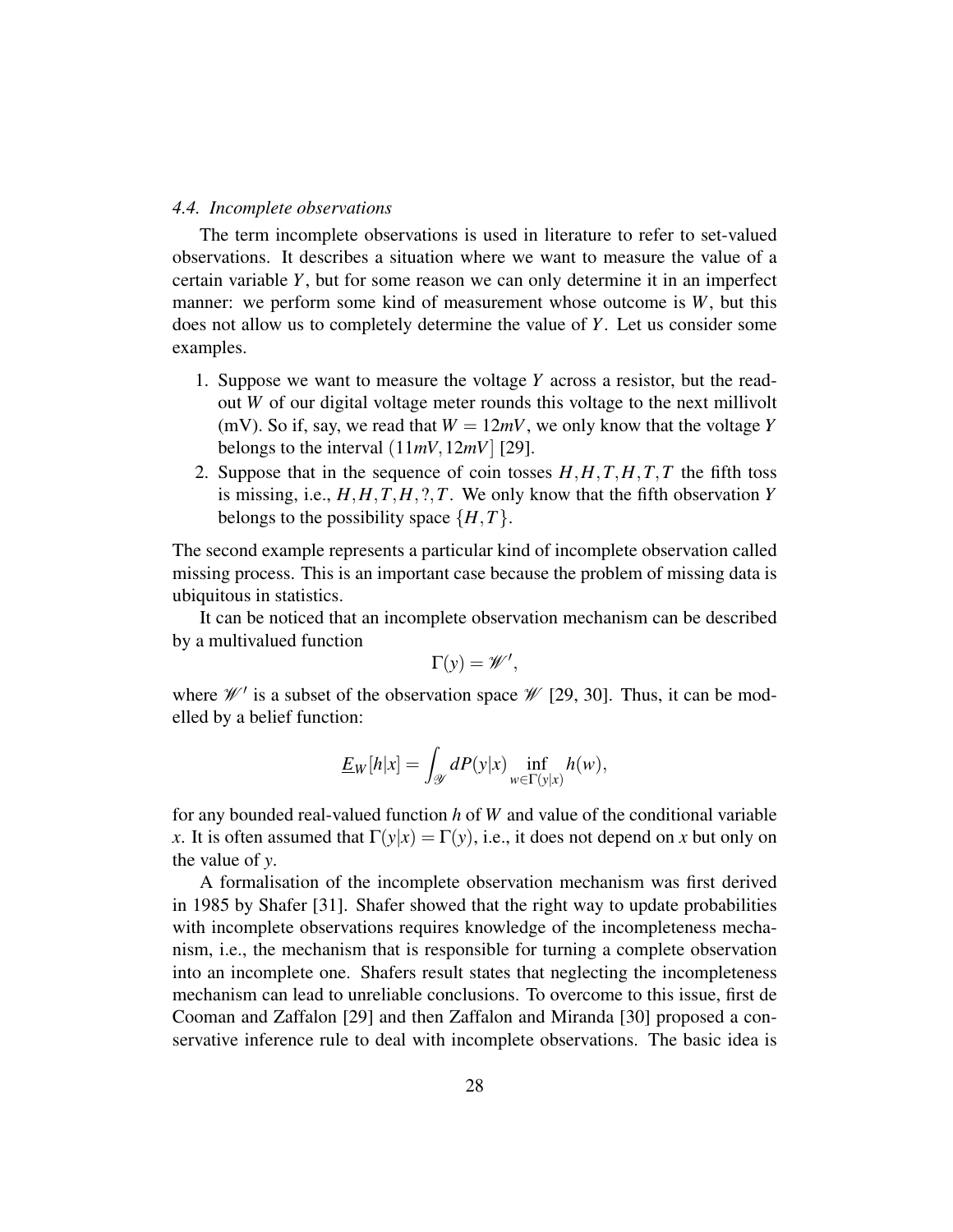to consider the most conservative assumption about the incompleteness mechanism and, thus, to derive lower and upper bounds for the inferences based on this assumption. We point the reader to [29, 30] for a deeper discussion about conservative inferences with incomplete observations. In the next section, we show the main ideas with a simple example.

#### *4.4.1. The coin example*

Let *X* denote the probability of obtaining head in a coin toss. Let  $Y_i$  denote the outcome of the i-th coin toss ( $Y_i = 1$  means head and  $Y_i = 0$  tail). We assume that we cannot observe directly  $Y_i$  but we can read the record  $W_i$  of the coin toss reported by a witness. The problem is that some records of the witness' are missing.

We assume that:

• our prior information about *X* is described by the Beta distribution

$$
p(x) = Beta(x; \alpha, \beta) \propto x^{\alpha - 1} (1 - x)^{\beta - 1},
$$

for some  $\alpha, \beta > 0$ ;

• the observations  $Y_i$  are i.i.d. with distribution:

$$
p(Y_i = y_i | x) = x^{y_i} (1 - x)^{1 - y_i},
$$

with  $y_i \in \{0, 1\}$ .

Given for instance the following sequence of observations

$$
\tilde{w}^n = \{1, 1, 0, 1, ?, 0\},\
$$

our goal is to draw inferences about *X*.

The likelihood model of the observation  $W_i = w_i$  given *x* is:

$$
p(W_i = w_i | x) = \sum_{y_i \in \{0, 1\}} p(w_i | y_i) x^{y_i} (1 - x)^{1 - y_i} = p(w_i | 1) x + p(w_i | 0) (1 - x). \tag{43}
$$

Since the incomplete observation mechanism is a missing process, we can assume that  $p(W_i = 0|1) = 0$  and  $p(W_i = 1|0) = 0$ . Then, since  $W_i = \{1, 0, ?\}$ , from (43) it results that

$$
p(W_i = 1|x) = p(W_i = 1|1)x,p(W_i = 0|x) = p(W_i = 0|0)(1 - x),p(W_i = 2|x) = p(W_i = 2|1)x + p(W_i = 2|0)(1 - x).
$$
\n(44)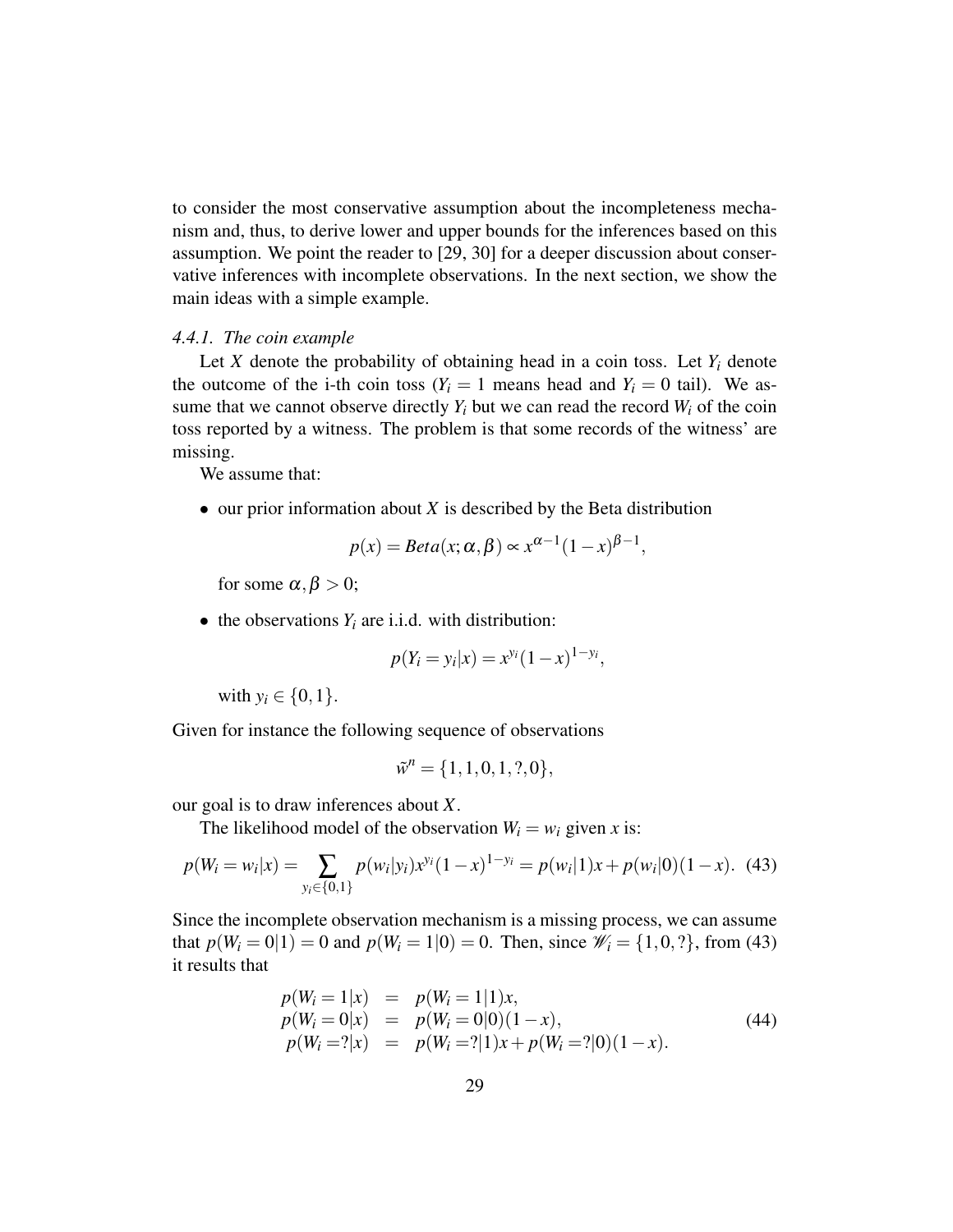If we assume that the missing of an observation does not depend on the outcome of the coin toss (this assumption is called *missingness at random*), i.e.,  $p(W_i =$  $?|1) = (W_i = ?|0) = \rho$ , then:

$$
p(W_i = ?|x) = \rho.
$$

In this case, it does not matter the values of  $p(W_i = 1|1) > 0$ ,  $p(W_i = 0|0) > 0$  and  $\rho > 0$ , by applying Bayes' rule to (43) and to the Beta prior, we obtain:

$$
p(x|\tilde{w}^n) = Beta(x; n_1 + \alpha, n_0 + \beta),
$$
\n(45)

where  $n_1$  is the number of ones in  $\tilde{w}^n$  and  $n_0$  is the number of zeros in  $\tilde{w}^n$ . Hence, the posterior expectation of *X* is:

$$
E[X|\tilde{w}^n] = \frac{n_1 + \alpha}{n_1 + n_0 + \alpha + \beta}.
$$
\n(46)

That is, we can simply neglect the missing observations and use the remaining ones to derive inferences about *X*.

In many practical cases the missing at random assumption is not justified because we do not know if the missing mechanism depends or not on the outcome of the coin toss, i.e., we only know that:

$$
p(W_i = ?|1) + p(W_i = 1|1) = 1, \ p(W_i = ?|0) + p(W_i = 0|0) = 1.
$$

These two equalities define two closed and convex conditional sets of probabilities

$$
\mathscr{P}_{W_i|Y_i=1} = \{p: \ p(W_i=?|1) + p(W_i=1|1) = 1\},
$$
  

$$
\mathscr{P}_{W_i|Y_i=0} = \{p: \ p(W_i=?|0) + p(W_i=0|0) = 1\}.
$$

We can then compute lower and upper bounds for  $E[X|\tilde{w}^n]$  by considering the extreme distributions in the above sets. These distributions can be obtained by considering the two extreme cases: (i)  $p(W_i = ?|1) = 0$  and  $p(W_i = ?|0) = 1$  and (ii)  $p(W_i = ?|1) = 1$  and  $p(W_i = ?|0) = 0$ , which gives the lower and, respectively, upper posterior expectation of *X*:

$$
\underline{E}_X[X|\tilde{w}^n] = \frac{n_1 + \alpha}{n + \alpha + \beta}, \quad \overline{E}[X|\tilde{w}^n] = \frac{n_1 + n_2 + \alpha}{n + \alpha + \beta}.
$$
 (47)

The lower posterior expectation is obtained by replacing all question marks with 0, while the upper posterior expectation by replacing all question marks with 1. In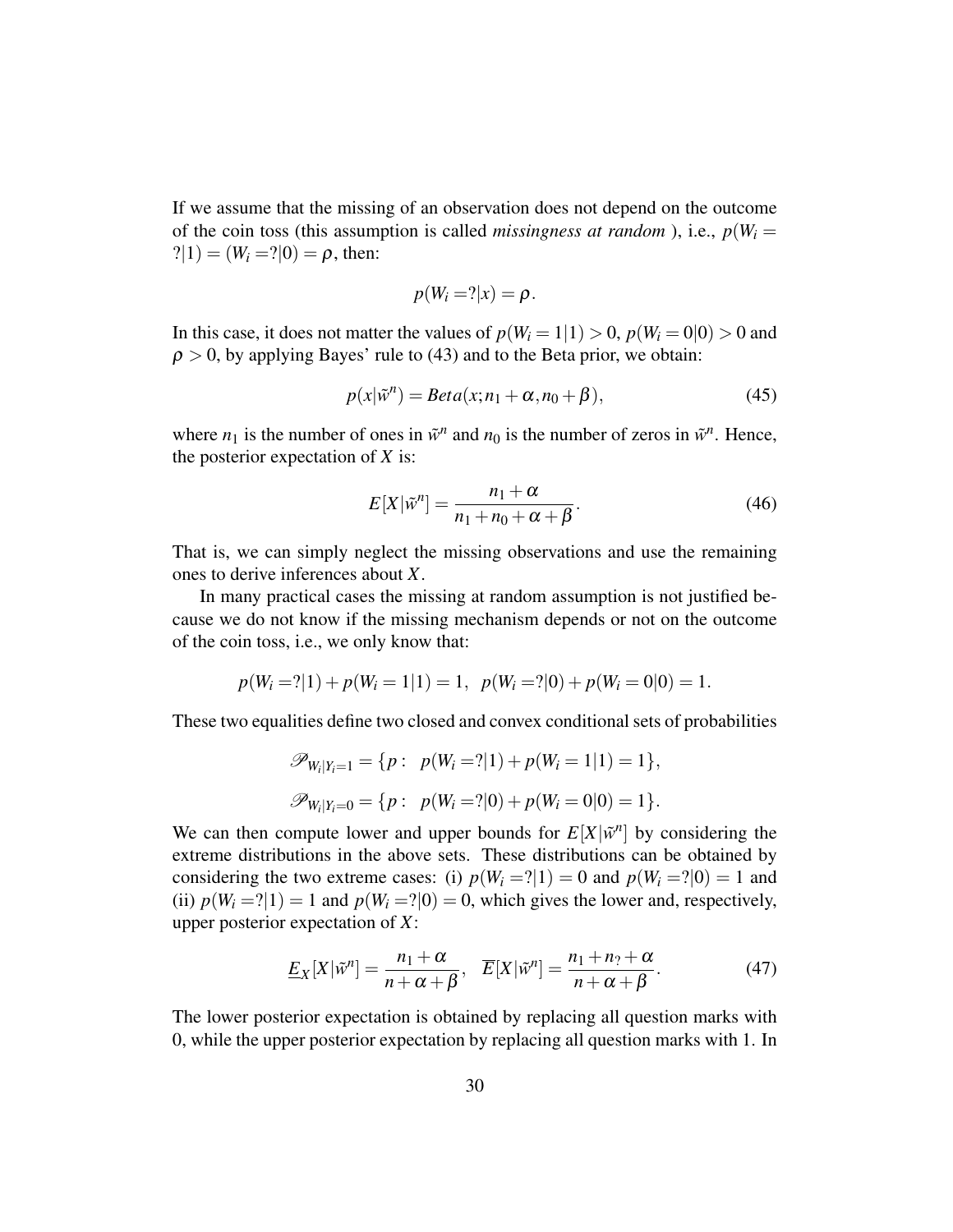other words, we consider the two extreme cases: (i) all the question marks were 0, (ii) all the question marks were 1. This is the least committal approach in case we do not know anything about the missing process.<sup>8</sup> This result is an application of the the Conservative Inference Rule presented in [30, Sec. 4].

The inferences (47) can equivalently be derived by exploiting the results in Corollary 1 in the special case in which  $\underline{E}_X = \overline{E}_X = E_X$ , where  $E_X$  is the expectation w.r.t. the prior Beta density.

Note in fact that the missing observation mechanism can be described by the following multivalued map:

$$
\Gamma(Y_i|x) = \{Y_i, ?\},\
$$

for all  $x \in (0,1)$ . This means that the observation  $Y_i \in \{0,1\}$  either is mapped into itself or it is missing and that this does not depend on the value of *x*. Hence, it results that:

$$
\underline{E}_{W_i}[I_{\{\tilde{w}_i\}}|x] = \sum_{y_i \in \{0,1\}} x^{y_i} (1-x)^{1-y_i} \inf_{w_i \in \{y_i,2\}} I_{\{\tilde{w}_i\}}(w_i),
$$
(48)

and

$$
\overline{E}_{W_i}[I_{\{\tilde{w}_i\}}|x] = \sum_{y_i \in \{0,1\}} x^{y_i} (1-x)^{1-y_i} \sup_{w_i \in \{y_i,2\}} I_{\{\tilde{w}_i\}}(w_i),
$$
(49)

These lower and upper expectations define bounds for  $E_{W_i}[I_{\{\tilde{w}_i\}}|x]$ . For instance, for  $\tilde{w}_i = 0$ , one has that

$$
\underline{E}_{W_i}[I_{\{0\}}|0] = 0 \leq E_{W_i}[I_{\{0\}}|0] \leq 1 - x = \overline{E}_{W_i}[I_{\{0\}}|0].
$$

Thus, the lower and upper posterior mean in (47) can equivalently be obtained by applying Corollary 1 to the case in which the prior expectation  $E_X$  is precise  $(i.e., it is the expectation w.r.t. the Beta density on  $X$ ) and, the likelihood model is$ given by  $\underline{E}_{W_i}[\cdot|X]$ . Assuming that a sequence of *n* values  $\tilde{w}_1, \ldots, \tilde{w}_n$  is observed, from (23) for  $g(x) = x$  and (48)–(49) one gets

$$
\int_0^1 Beta(x; \alpha, \beta) \left[ \prod_{i=1}^n \sum_{y_i \in \{0,1\}} x^{y_i} (1-x)^{1-y_i} \inf_{w_i \in \{y_i,2\}} (x-v) I_{\{\tilde{w}_i\}}(w_i) \right] dx. \tag{50}
$$

<sup>&</sup>lt;sup>8</sup>Note that, we are also assuming that the missing probability may be not stationary, i.e., it can change from draw to draw.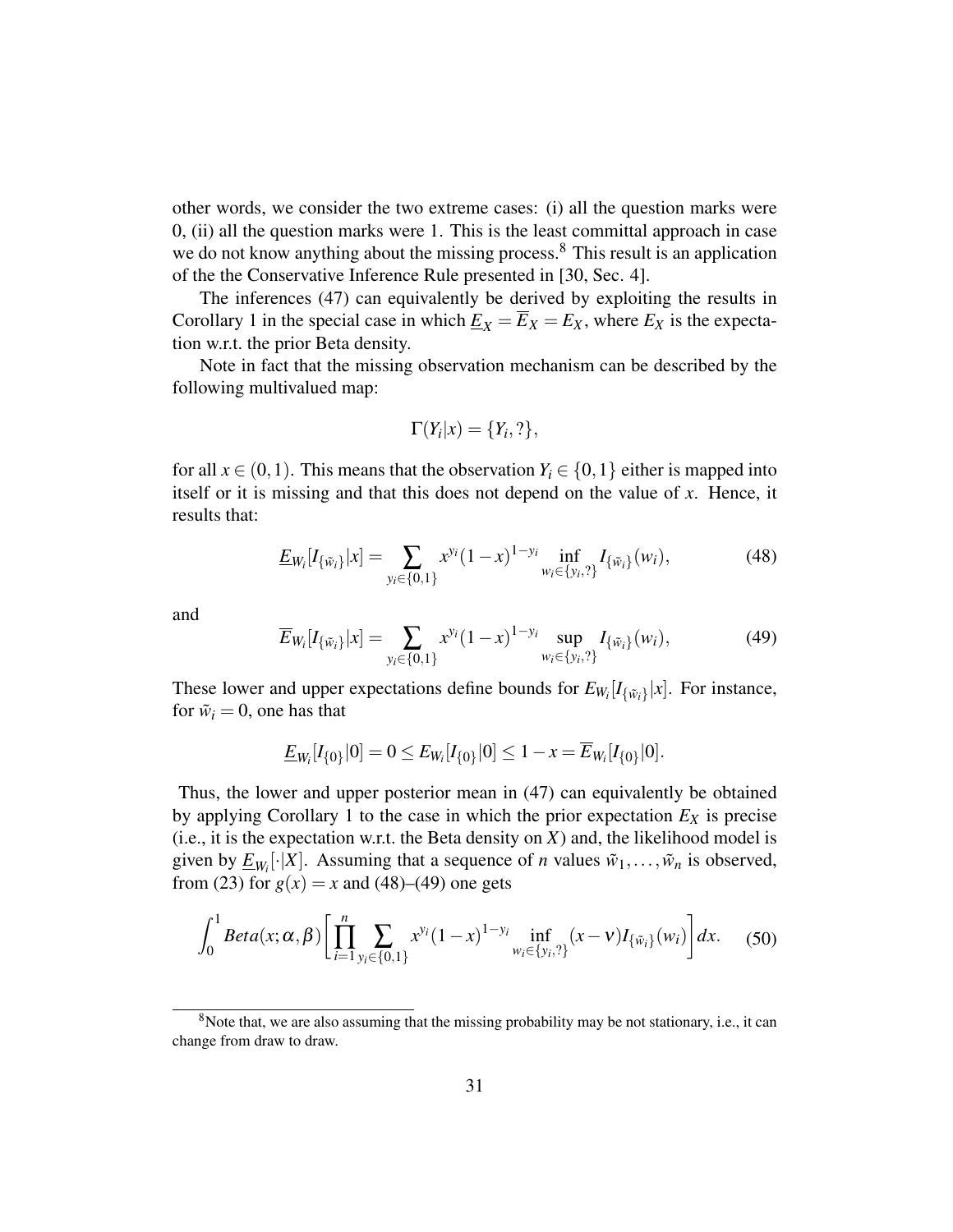For all the three possible values of  $\tilde{w}_i$ , i.e., 0, 1, ?, we can parametrize the expectations included in the bounds (48)–(49) in the following way:

$$
E_{W_i}[I_{\{1\}}|x] = \varepsilon_1 x, \quad E_{W_i}[I_{\{0\}}|x] = \varepsilon_2 (1-x), \quad E_{W_i}[I_{\{2\}}|x] = \varepsilon_3 x + \varepsilon_4 (1-x) \quad (51)
$$

where  $\varepsilon_i \in (0,1)$  and does not depend on *x* (because  $\Gamma$  does not depend on *x*).<sup>9</sup> In fact, from  $(48)$ – $(49)$  it results that

$$
\underline{E}_{W_i}[I_{\{0\}}|x] = 0, \ \ \overline{E}_{W_i}[I_{\{0\}}|x] = 1 - x,
$$

and, thus,  $0 \le E_{W_i}[I_{\{1\}}|x] \le 1-x$ , which can be rewritten as  $E_{W_i}[I_{\{1\}}|x] = \varepsilon_2(1-x)$ for  $\varepsilon_2 \in (0,1)$ . Similar expressions can be derived for  $E_{W_i}[I_{\{1\}}|x]$  and  $E_{W_i}[I_{\{2\}}|x]$ . Then, (50) can be rewritten as:

$$
\int_{0}^{1} Beta(x; \alpha, \beta) \left[ \prod_{i=1}^{n} \inf_{\varepsilon_{i} \in (0,1)} (x - v) \Big( I_{\{\tilde{w}_{i}\}}(1) \varepsilon_{1} x + I_{\{\tilde{w}_{i}\}}(0) \varepsilon_{2} (1 - x) + I_{\{\tilde{w}_{i}\}}(?) (\varepsilon_{3} x + \varepsilon_{4} (1 - x)) \Big) \right]
$$
\n(52)

Observe that

$$
I_{\{\tilde{w}_i\}}(1)\varepsilon_1x + I_{\{\tilde{w}_i\}}(0)\varepsilon_2(1-x) + I_{\{\tilde{w}_i\}}(?)(\varepsilon_3x + \varepsilon_4(1-x))
$$

for  $\tilde{w}_i = 0$ ,  $\tilde{w}_i = 1$  and  $\tilde{w}_i = ?$  is respectively equal to  $\varepsilon_1 x$ ,  $\varepsilon_2(1-x)$  and  $\varepsilon_3 x + \varepsilon_4(1-x)$ *x*). We are looking for the supremum value of v such that (52) is greater than or equal to zero. Such value of v is obtained for  $\varepsilon_3 = 0$ ,  $\varepsilon_4 = 1$  and  $\varepsilon_1$ ,  $\varepsilon_2 > 0$  (it does not matter their value provided that it is positive). These are the values that give the posterior lower mean of *X*. In fact, by comparing (51) with (44), it follows that  $\varepsilon_1 = p(W_i = 1|1), \varepsilon_2 = p(W_i = 0|0), \varepsilon_3 = p(W_i = 2|1)$  and  $\varepsilon_4 = p(W_i = 2|1)$ . Thus, the posterior lower and upper mean is again obtained by the two extreme cases: (i)  $p(W_i = ?|1) = 0$  and  $p(W_i = ?|0) = 1$  and (ii)  $p(W_i = ?|1) = 1$  and  $p(W_i = ?|0) = 0$ . It does not matter the value of  $\varepsilon_1$  and  $\varepsilon_2$  provided that they are positive. This example shows that belief functions are fundamental to treat missing data when the missingness mechanism is unknown.

<sup>&</sup>lt;sup>9</sup>Note that the fact that  $\Gamma$  does not depend on *x*, implies that  $W_i$  is also strongly independent of *X* given *Y<sup>i</sup>* , see [30, Sec. 4].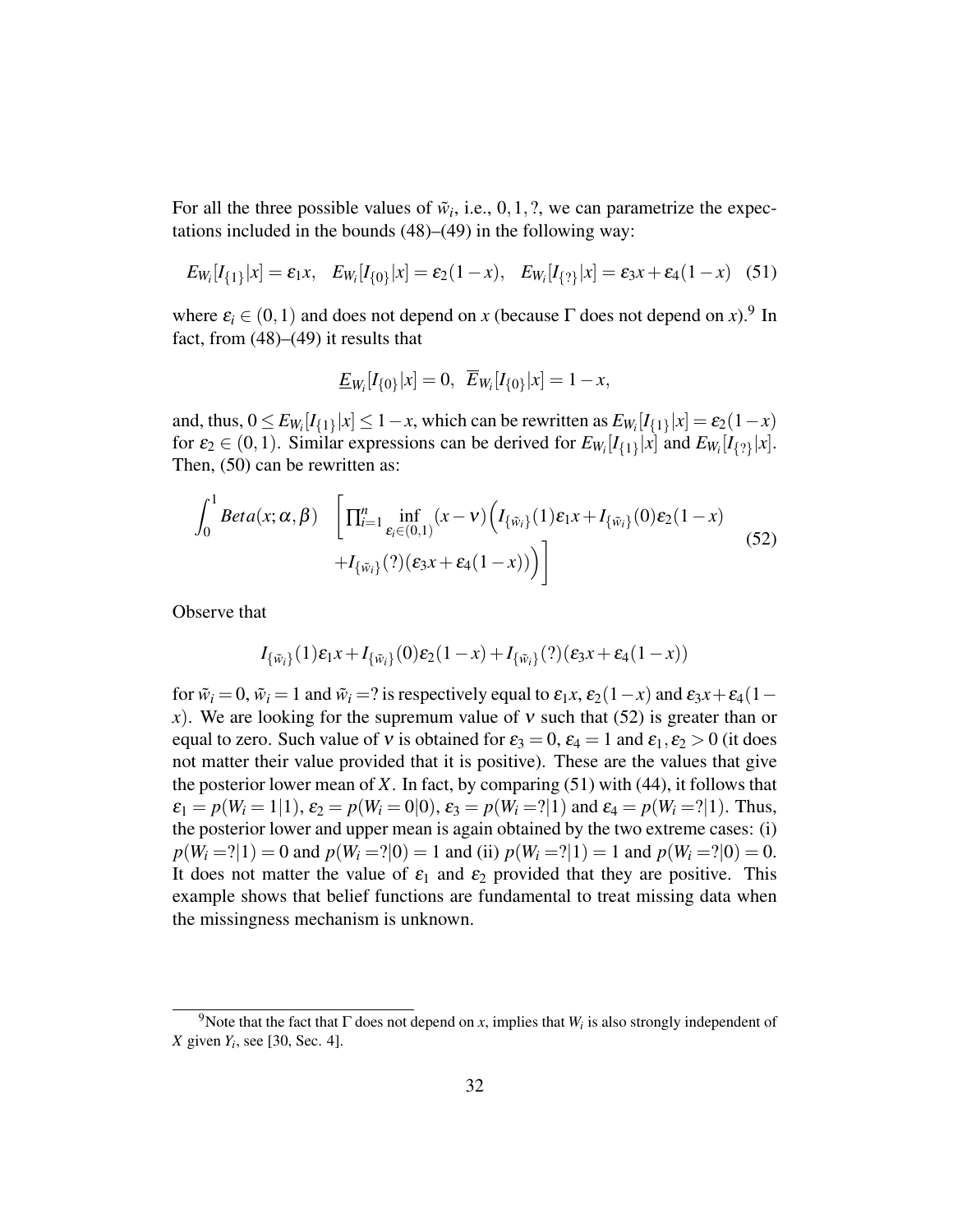## 5. Conclusions

We have shown that, although many useful models used in robust statistics cannot be represented by belief functions, the multivalued mapping mechanism that induces a belief function is a very useful tool to design robust model. Furthermore, belief functions give advantages from a computational point view. By using the multivalued mapping mechanism, we have derived several belief function models that we have used to derive robust statistical inferences by using Walley's theory of imprecise probabilities. We have also shown the connection of the proposed approach with interval estimation and statistical inference with missing data. As future work, we intend to apply this work to more practical estimation problems and to derive more closed convex sets of probability measures by using the multivalued mapping mechanism of belief functions.

## Acknowledgements

This work has been partially supported by the Swiss NSF grant n. 200020- 137680/1.

#### **References**

- [1] A. P. Dempster, Upper and lower probabilities induced by a multiple-valued mapping, Ann. Math. Stat. 38 (1967) 325–339.
- [2] G. Shafer, A mathematical theory of evidence, Princeton University Press, 1976.
- [3] G. Shafer, Allocations of probability, Ann. Probability 7 (5) (1979) 827–839.
- [4] J. Bernardo, A. Smith, Bayesian theory, John Wiley & Sons, 1994.
- [5] P. Walley, Statistical Reasoning with Imprecise Probabilities, Chapman and Hall, New York, 1991.
- [6] J. Berger, E. Moreno, L. Pericchi, M. Bayarri, Bernardo, et al., An overview of robust Bayesian analysis, Test 3 (1) (1994) 5–124.
- [7] L. Wasserman, Invariance properties of density ratio priors, The Annals of Statistics 20 (4) (1992) 2177–2182.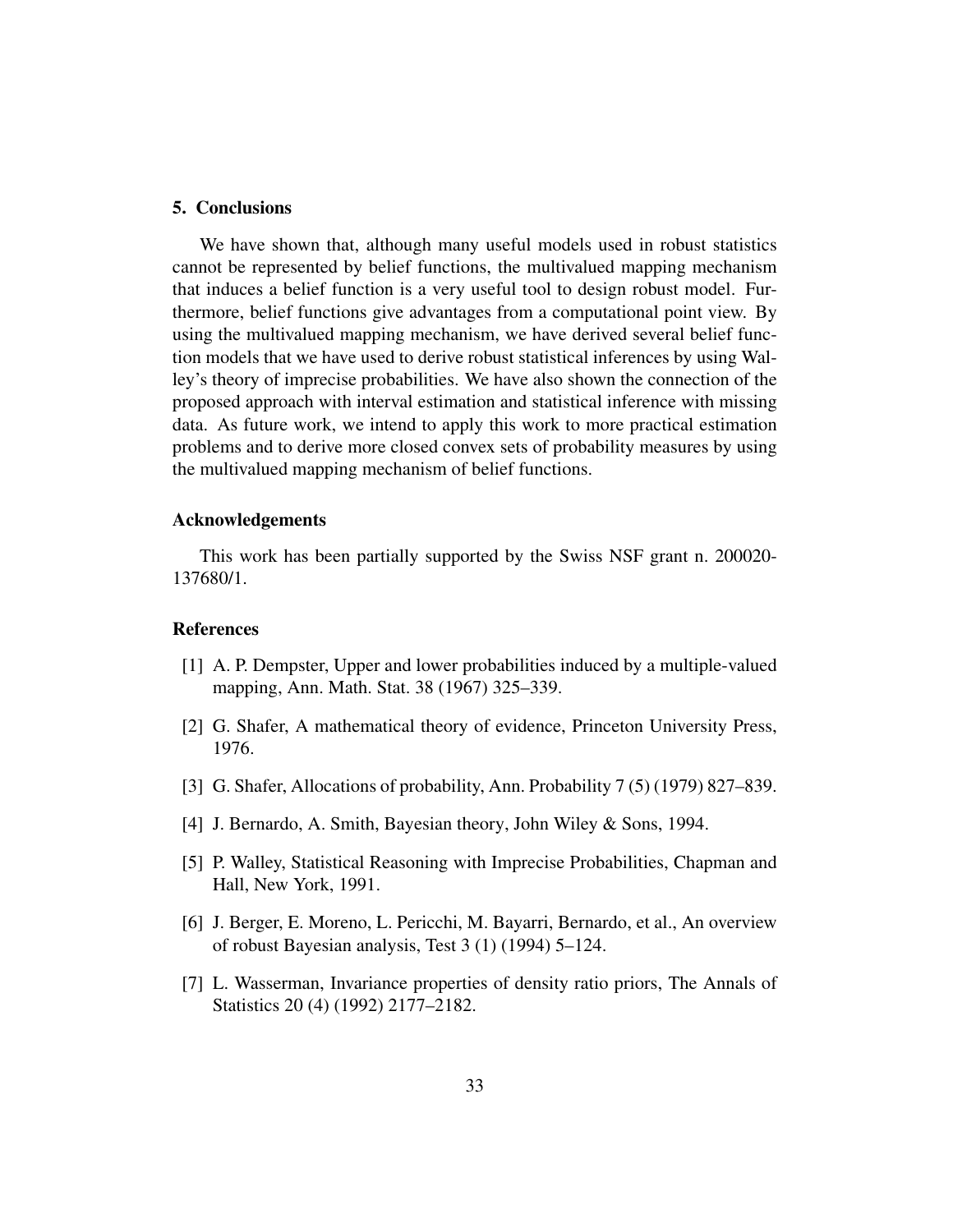- [8] J. O. Berger, Statistical Decision Theory and Bayesian Analysis, Springer Series in Statistics, New York, 1985.
- [9] P. Huber, Robust estimation of a location parameter, The Annals of Mathematical Statistics (1964) 73–101.
- [10] S. Sivaganesan, J. Berger, Ranges of posterior measures for priors with unimodal contaminations, The Annals of Statistics (1989) 868–889.
- [11] L. DeRoberts, J. Hartigan, Bayesian inference using intervals of measures, The Annals of Statistics 9 (2) (1981) 235–244.
- [12] L. Pericchi, P. Walley, Robust Bayesian credible intervals and prior ignorance, International Statistical Review (1991) 1–23.
- [13] P. Walley, A bounded derivative model for prior ignorance about a realvalued parameter, Scandinavian Journal of Statistics 24 (4) (1997) 463–483.
- [14] A. Benavoli, M. Zaffalon, A model of prior ignorance for inferences in the one-parameter exponential family, Journal of Statistical Planning and Inference 142 (7) (2012) 1960 – 1979.
- [15] A. Piatti, M. Zaffalon, F. Trojani, M. Hutter, Limits of learning about a categorical latent variable under prior near-ignorance, Int. Journal of Approximate Reasoning 50 (4) (2009) 597–611.
- [16] S. Moral, Imprecise probabilities for representing ignorance about a parameter, International Journal of Approximate Reasoning 53 (3) (2012) 347 – 362.
- [17] L. A. Wasserman, Prior envelopes based on belief functions, The Annals of Statistics 18 (1) (1990) pp. 454–464.
- [18] L. A. Wasserman, Belief functions and statistical inference, The Canadian Journal of Statistics 18 (3) (1990) pp. 183–196.
- [19] A. Dempster, The dempstershafer calculus for statisticians, International Journal of Approximate Reasoning 48 (2) (2008) 365 – 377.
- [20] D. E. Leaf, C. Liu, Inference about constrained parameters using the elastic belief method, International Journal of Approximate Reasoning 53 (5)  $(2012)$  709 – 727.